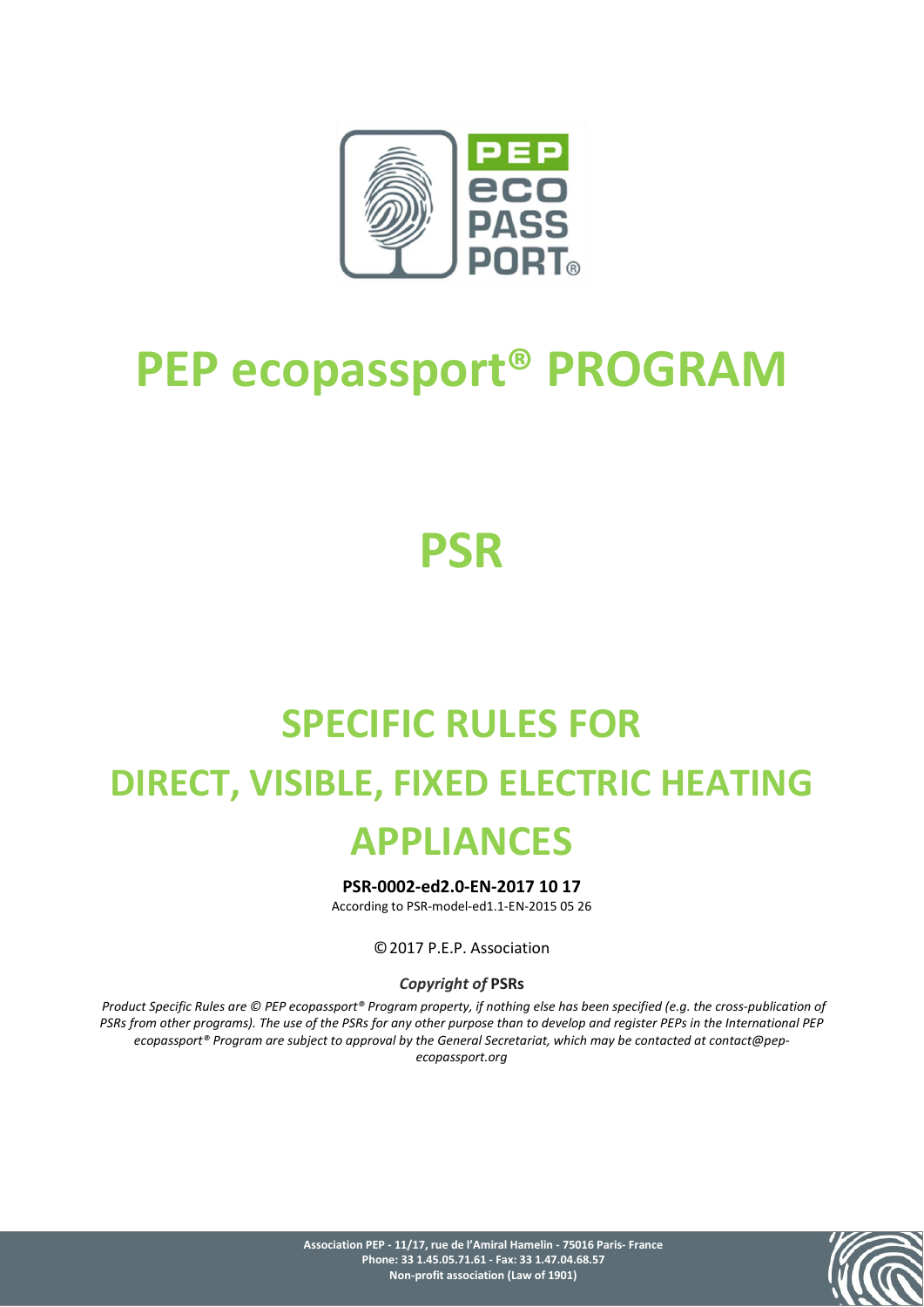# Contents

| 1.    |                                                                                              | 3  |
|-------|----------------------------------------------------------------------------------------------|----|
| 2.    | <b>Scope</b>                                                                                 | 4  |
| 2.1.  | Families of products                                                                         | 4  |
| 2.2.  | Consideration of innovative functions, not included in this document                         | 6  |
| 3.    |                                                                                              | 6  |
| 3.1.  | Functional unit and reference flow description                                               | 6  |
| 3.2.  | System boundaries                                                                            | 7  |
| 3.3.  | Specific cut off criteria                                                                    | 7  |
| 3.4.  | Specific allocation rule                                                                     | 8  |
| 3.5.  | Development of scenarios (default scenarios)                                                 | 8  |
| 3.6.  | Rules for extrapolation to a homogeneous environmental family                                | 16 |
| 3.7.  | Rule(s) applying to joint environmental declarations                                         | 18 |
| 3.8.  | Requirements in primary and secondary data collection                                        | 18 |
| 3.9.  | Data quality evaluation                                                                      | 19 |
| 3.10. | Environmental impact calculation at FU scale                                                 | 19 |
| 4.    | Drawing up the Product Environmental Profile ___________________________________             | 19 |
| 4.1.  | General information                                                                          | 19 |
| 4.2.  | <b>Constituent materials</b>                                                                 | 19 |
| 4.3.  | Additional environmental information                                                         | 19 |
| 4.4.  | Environmental impacts                                                                        | 21 |
| 5.    |                                                                                              | 21 |
| 6.    | <b>Annexes</b>                                                                               | 22 |
| 6.1.  | Average annual working rate justification of a DIRECT, VISIBLE, FIXED ELECTRIC HEATER        | 22 |
| 6.2.  | Justification of bonus values for type $\kappa$ A $\omega$ and $\kappa$ B $\omega$ functions | 23 |
| 6.3.  | Bibliography of prescriptive rules                                                           | 28 |
| 6.4.  | Glossary                                                                                     | 30 |
| 6.5.  | References                                                                                   | 31 |
| 6.6.  | Declaration of conformity                                                                    | 33 |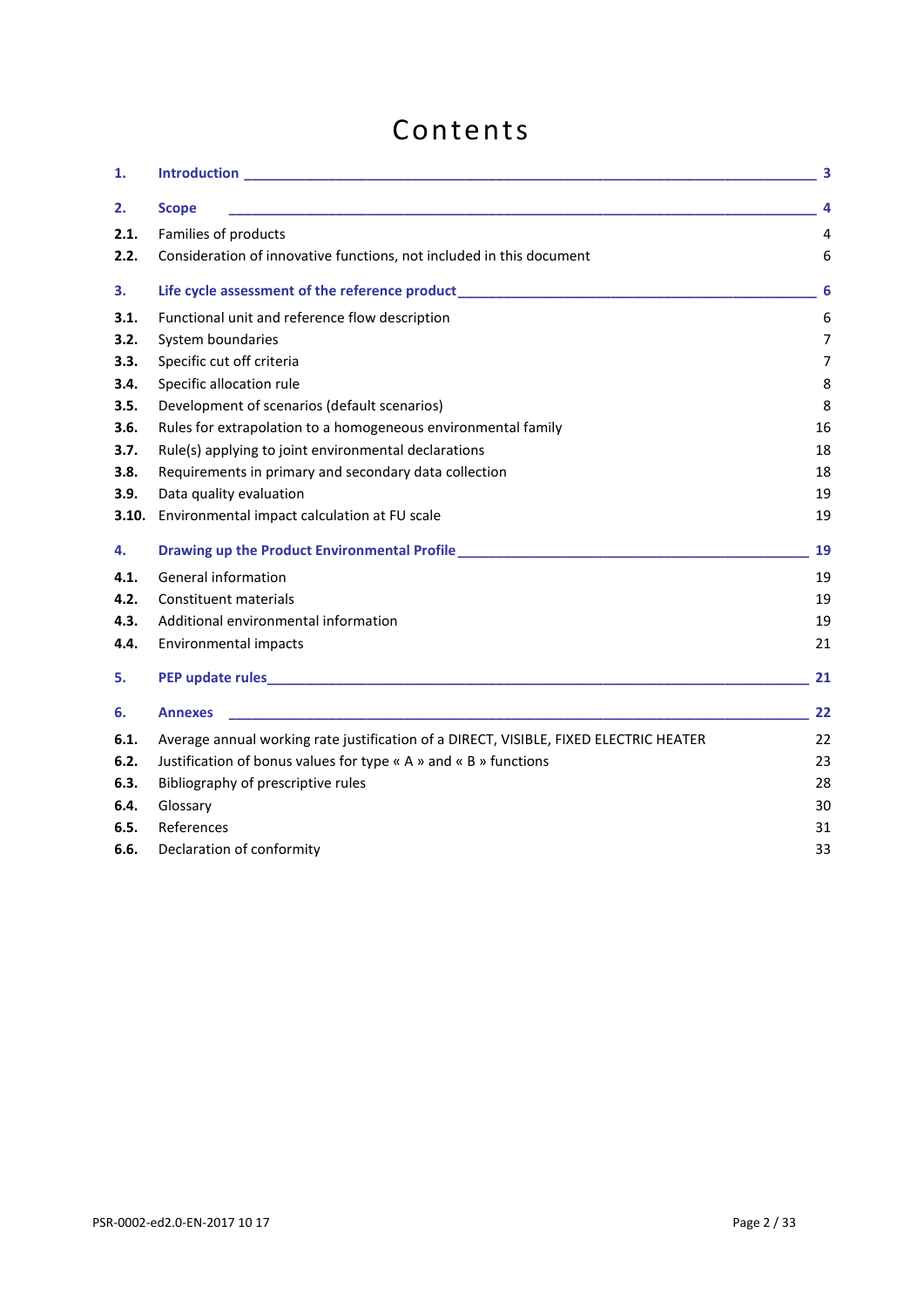# <span id="page-2-0"></span>**1. Introduction**

This reference document complements and explains the Product Environmental Profile (PEP) Drafting Rules defined by the PEP ecopassport® program (PEP-PCR ed3-EN-2015 04 02), available at [http://www.pep](http://www.pep-ecopassport.org/)[ecopassport.org.](http://www.pep-ecopassport.org/)

It defines the additional requirements applicable to direct, visible, fixed electric heating appliances. Compliance with these requirements is necessary to:

- Qualify the environmental performance of these products on an objective and consistent basis,
- Publish PEPs compliant with the PEP ecopassport<sup>®</sup> program and international reference standards.<sup>[1](#page-2-1)</sup>

This reference document was drawn up in compliance with the open, transparent rules of the PEP ecopassport® program with the support of stakeholders and professionals in the direct, visible, fixed electric heating appliances market professionals and stakeholders.

| <b>PEP</b><br>eco<br><b>PASS</b><br><b>PORT</b> ® | www.pep-ecopassport.org                                                                                                                                                                                                  |
|---------------------------------------------------|--------------------------------------------------------------------------------------------------------------------------------------------------------------------------------------------------------------------------|
| <b>PSR</b> reference                              | PSR-0002-ed2.0 -EN-2017 10 17                                                                                                                                                                                            |
| <b>Critical review</b>                            | The third-party Critical review was carried out by B4green consulting™, member of<br>the Swiss cooperative society Neonomia.<br>The declaration of conformity published on 09/10/2017 can be found in the<br>Appendices. |
| <b>Availability</b>                               | The Critical review report is available on request from the P.E.P. Association<br>contact@pep-ecopassport.org                                                                                                            |
| Scope of validity                                 | The critical review report and the declaration of conformity remain valid within 5<br>years or until the PEP Drafting Rules, or the normative reference texts to which they<br>refer, are modified.                      |

With the publication of the PCR edition 3 (PEP-PCR-ed3-EN-2015 04 02), this PSR was the object of an impact study which led to an editorial revision. This PSR also integrates modifications to facilitate the use of PEP for building LCA in accordance with EN 15978.

 $\overline{a}$ 

<span id="page-2-1"></span><sup>1</sup> ISO 14025, ISO 14040 and ISO 14044 standards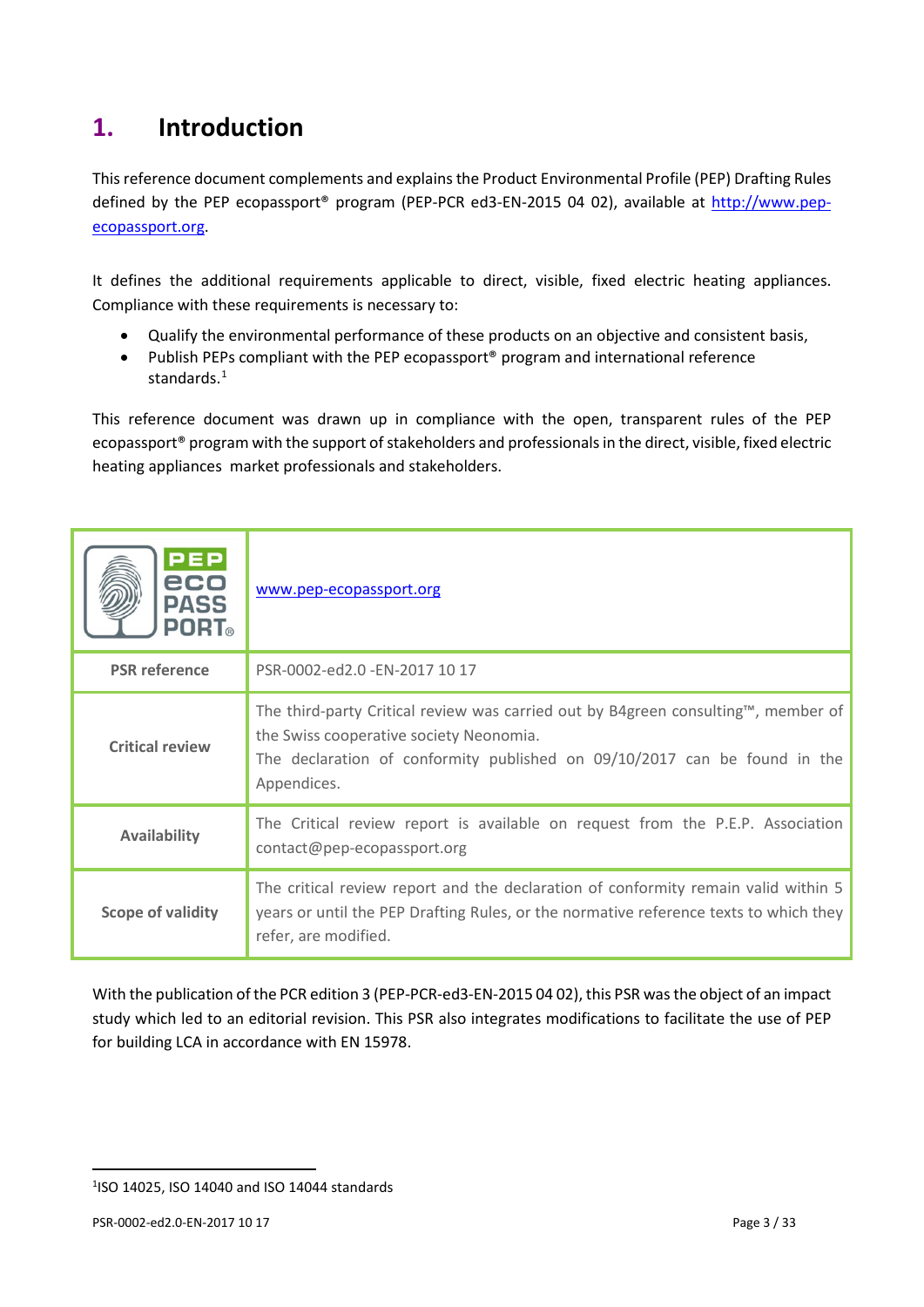# <span id="page-3-0"></span>**2. Scope**

In accordance with the general instructions of the PEP ecopassport® program and additional to the PCR, "Product Category Rules", of the PEP ecopassport® eco-declaration program, this document sets out the specific rules for direct, visible, fixed electric heating appliances and defines the product specifications to be adopted by manufacturers in the development of their Product Environmental Profiles (PEPs) particularly with regard to:

- the technology and its type of application,
- the conventional reference lifetime taken into account for the Life Cycle Assessment (LCA),
- the conventional use scenarios to be adopted during the product use stage.

These specific rules only apply to direct, visible, fixed electric heating appliances fitted with electronic regulators, as described below. These specific rules do not cover other radiant panel electric floor-standing type, radiant plaster ceiling type or modular radiant ceiling type appliances, and in general appliances incorporated into the built structure, since their installation, use and end of life stages, as well as their lifespans are different from those of direct, visible, fixed electric heating appliances.

<span id="page-3-1"></span>These specific rules may cover the direct, visible, fixed electric heating appliances governed by particular rules, such as those described in paragraph 6.3 - Bibliography of prescriptive rules - of these specific rules.

## **2.1.** Families of products

The NF ELECTRICITE PERFORMANCE in force on the date these specific rules [6.5](#page-30-0) [References](#page-30-0) are validated is used as reference in defining each type of direct, visible, fixed electric heating appliance.

## **2.1.1.** Convector type direct, visible, fixed electric heating appliance

A convector type direct, visible, fixed electric heating appliance may be:

"An appliance in which heating of at least one concealed part still in contact with the air in the room, exceeds 75K in normal use. The air is evacuated by natural convection through one or more exhaust openings.

Note: "Concealed part" means that the part cannot be seen from a point 2m in front of the appliance and 1.2m above the ground when the appliance is installed. ". (cf paragraph 6.3.3.1.1 NF Electricité of this document).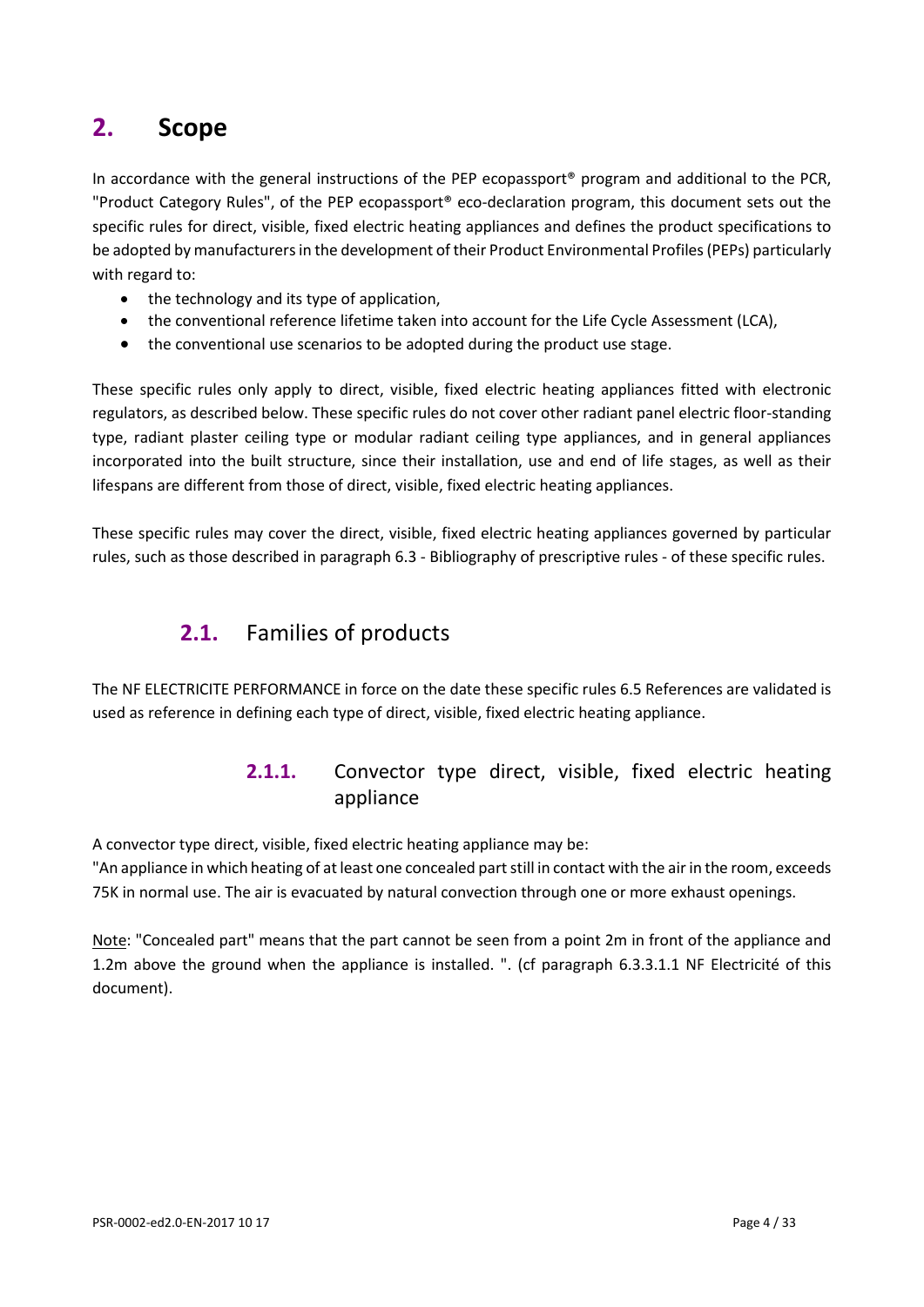## **2.1.2.** Radiant panel type direct, visible, fixed electric heating appliance

A radiant panel type direct, visible, fixed electric heating appliance may be:

"an appliance in which the heating of at least 80% of the visible surface of the heating element is over 75K in normal use, and for which the ratio between the visible surface area of the heating element and that of the total surface area of the front panel is at least 40%. A metal grille, perforated over at least 50% of its surface will be considered as being transparent to radiation.

Note: "visible surface" is considered to be the surface area of the heating element seen without the grille in place. The visible surface may be seen through a solid material transparent to heat radiation. Materials such as quartz are considered to be transparent to this radiation, but not ordinary glass. "Concealed part" means that the part cannot be seen from a point 2m in front of the appliance and 1.2m above the ground when the appliance is installed." (cf paragraph [6.3.3.1.1](#page-28-0) NF Electricité of this document)

## **2.1.3.** Electric radiator type direct, visible, fixed electric heating appliance

An electric radiator type direct, visible, fixed electric heating appliance may be:

"An appliance in which temperature dispersion is controlled, and that complies with the following particular conditions:

- a permanent hot point: temperature variations on the frontage shall not exceed 15K at rated power over an operating period of 2 hours,
- a limited surface temperature: the heating of the external surfaces shall not exceed 70K at nominal output power,
- homogeneous heat emission: maximum surface temperature dispersion of 30K. "

(cf paragraph [6.3.3.1.1](#page-28-0) NF Electricité of this document)

## **2.1.4.** Direct, visible, fixed electric heating appliance, with towel dryer secondary function

A direct, visible, fixed electric heating appliance, with towel dryer secondary function (such as towel-dryer radiator) may be:

"Appliance which may be furnished with one or more additional functions, as long as these comply with the following requirements:

- Air output heating: maximum 100K / average 70K
- External surfaces heating: average 70K at Pn (nominal output power),
- Timer duration (if function not controlled) 2 hours maximum,
- Bare wire resistance permitted only for a blower function".

(cf paragraph [6.3.3.1.1](#page-28-0) NF Electricité of this document)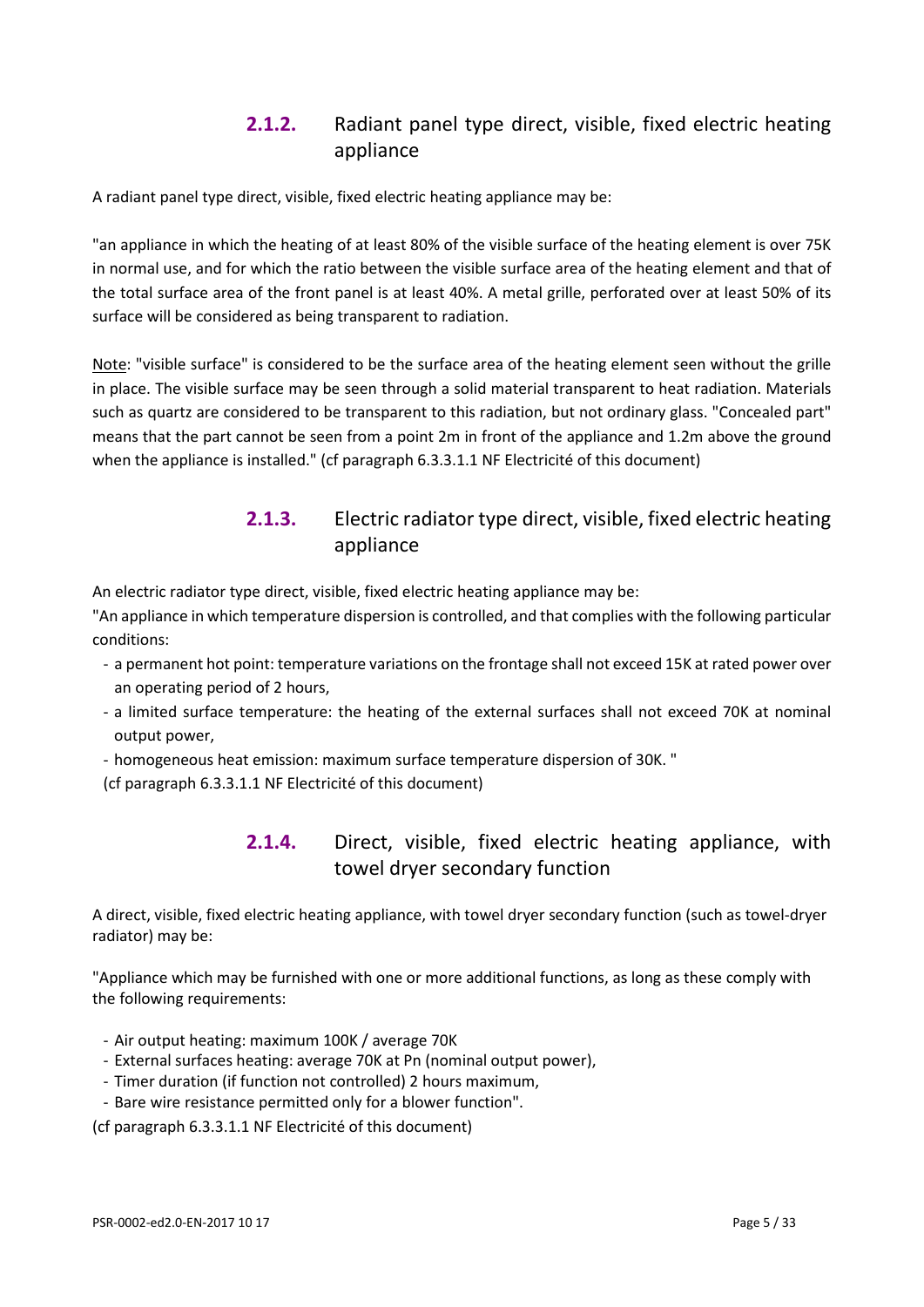# <span id="page-5-0"></span>**2.2.** Consideration of innovative functions, not included in this document

The specific rules in the PCR for direct, visible, fixed electric heating appliances will take account of any technological development, as long as it:

- complies with the legal and regulatory requirements; this must be demonstrated in the accompanying report,
- is the subject of a request for inclusion in the rules specific to DIRECT, VISIBLE, FIXED ELECTRIC HEATING APPLIANCES made to the PEP association, which will give its decision based on the description of the new technology and the evidence for the performances claimed.

# <span id="page-5-2"></span><span id="page-5-1"></span>**3. Life cycle assessment of the reference product**

## **3.1.** Functional unit and reference flow description

These specific rules are additional to section 2.1 "Functional unit and reference flow description" of the PCR in force.

<span id="page-5-3"></span>The life cycle assessment analysis carried out and the resulting PEP applies to the devices whose functions and composition are as defined below.

## **3.1.1.** Functional unit

The functional unit is defined below:

« To produce a 1 kW heating power for a 17 years reference life time. »

The study is carried out in a 10m<sup>2</sup> room (volume 25 m<sup>3</sup> – 2,5 meters of ceiling height).

The expression of the energy consumption is specified in kWh of final energy produced to deliver 1 kW of heat, according to the use scenario in paragraph 3.5.4.2 Energy consumption of active components (family 2) in these specific rules.

The whole study shall be performed for a 17 year reference lifespan of the appliance (cf paragraph [6.5](#page-30-0) [References](#page-30-0) of this document).

## **3.1.2.** Reference flow description

The reference flow (energies and materials accounts meeting the UF requirements) is determined in the conditions determined by the UF defined in the paragraph 3.1.1. Functional unit [Functional unito](#page-5-3)f present specific rules.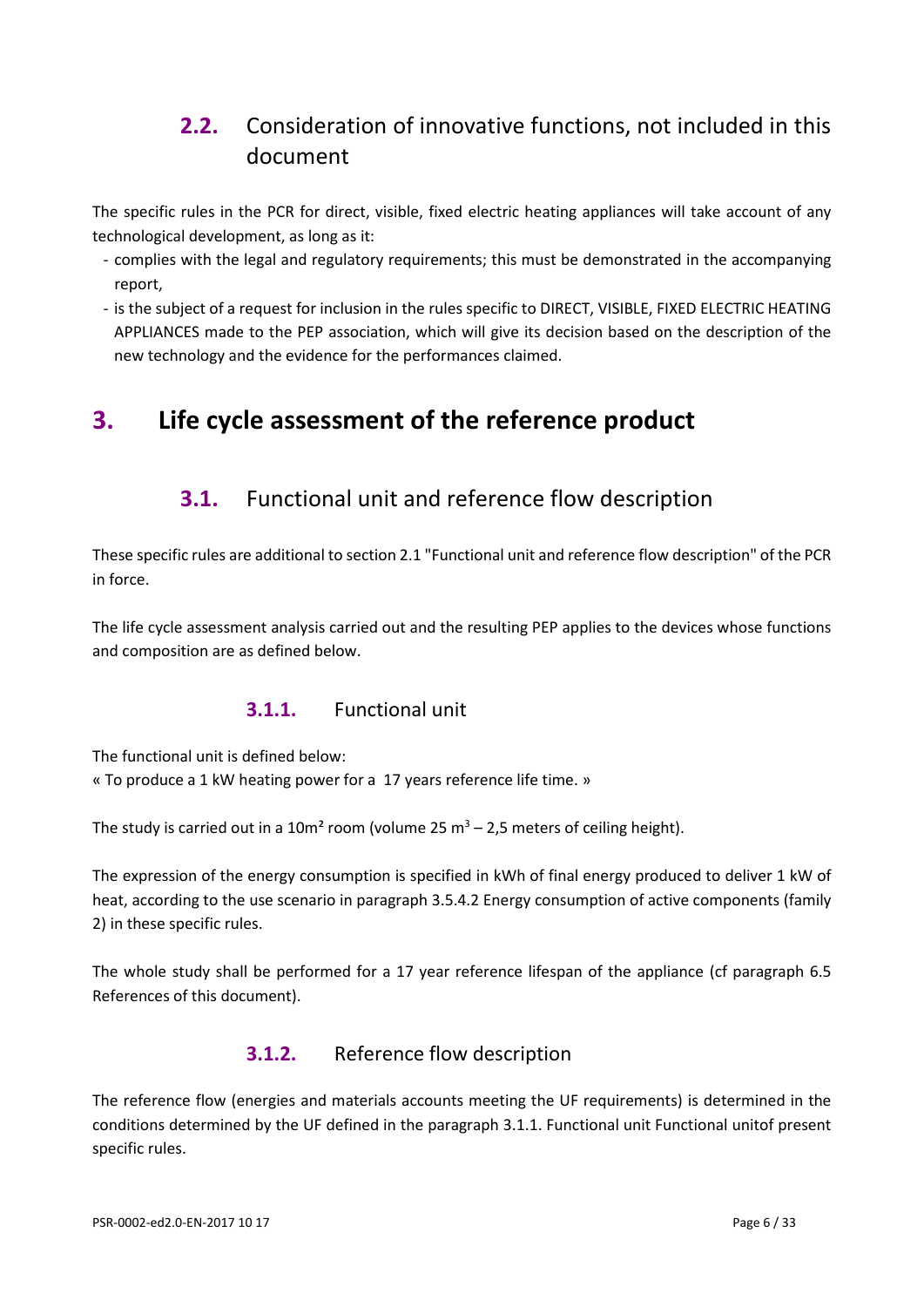A "direct, visible, fixed electric heating appliance" (defined in paragraph [2](#page-3-0) Scope) is understood as being a product with the following elements:

- a casing,
- one or more heating bodies,
- one or more control units,
- one or more sensor components built-in,
- a wall bracket (if required)

Two component families from these elements are identified in the appliance:

|                        | <b>Family 1</b>                                            | <b>Family 2</b>                                                                                                                                                                    |
|------------------------|------------------------------------------------------------|------------------------------------------------------------------------------------------------------------------------------------------------------------------------------------|
| Products family        | Passive components                                         | Active components<br>Any direct, visible, fixed electric heating<br>appliance, attached to the built structure<br>with integrated control.                                         |
| Definition             | Components not<br>consuming energy during<br>the use stage | Components consuming energy during<br>the use stage                                                                                                                                |
| Examples of components | Wall bracket                                               | Casing, heating element, control units<br>and sensor components of convectors,<br>radiant panel heaters, electric radiators,<br>radiators with a towel dryer secondary<br>function |

#### **Table 1 – Product families covered by the PSR**

## **3.1.3.** Specific exclusions

<span id="page-6-0"></span>This PSR does not require additional exclusions to section 2.2.8 "Exclusions from system boundaries" of the current PCR.

## **3.2.** System boundaries

These specific rules are additional to section 2.2 "System boundaries" of the PCR in force.

<span id="page-6-1"></span>All components delivered with the product and ensuring its proper working have to be included in the study scope.

## **3.3.** Specific cut off criteria

This PSR does not require more conservative cut off than criteria defined in section 2.3 « Cut off criteria » of the current PCR.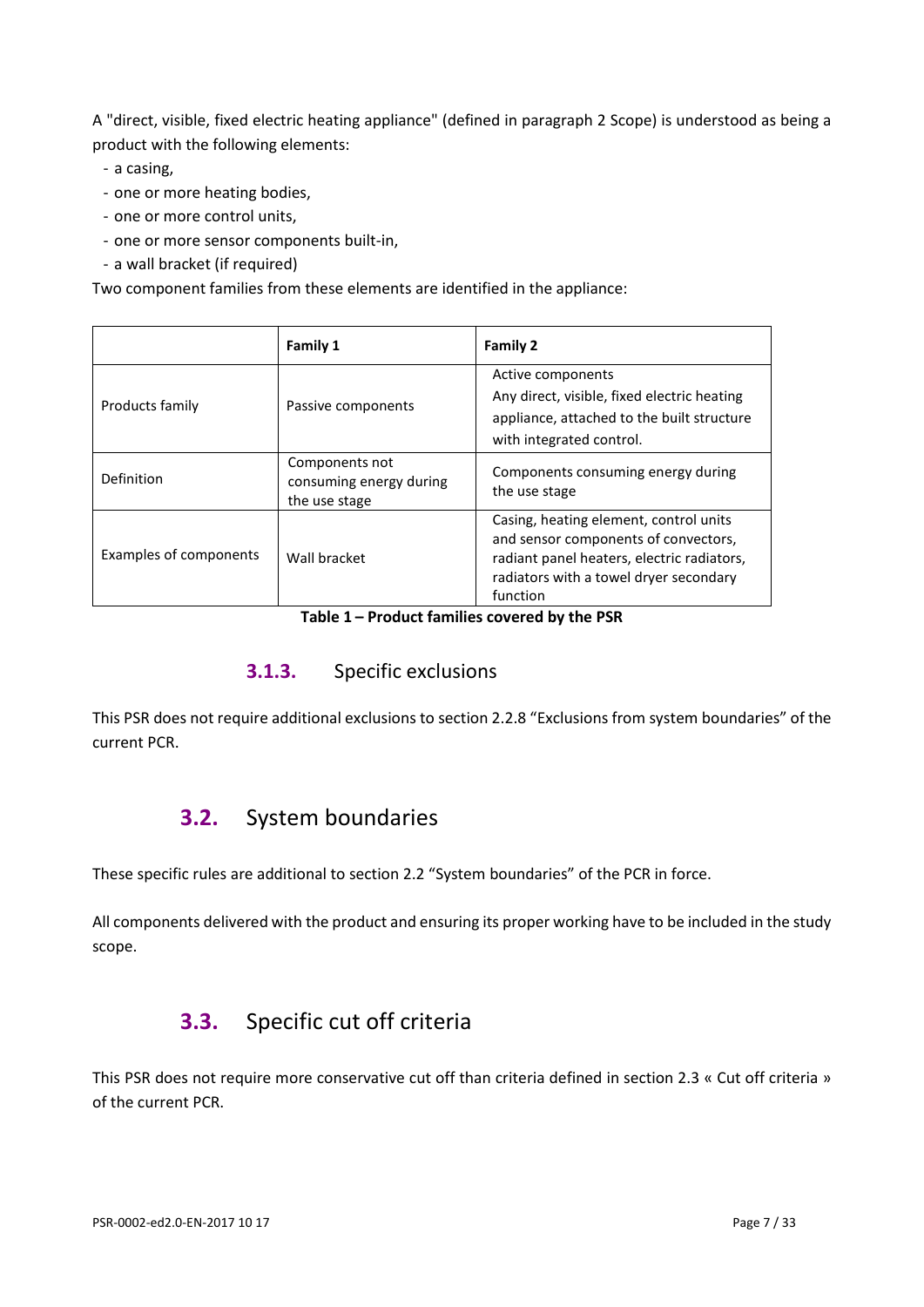## **3.4.** Specific allocation rule

<span id="page-7-0"></span>This PSR is additional to the paragraph 2.4 "Rules for allocation between co-products" of current PCR.

<span id="page-7-1"></span>When a manufacturing process produces several co-products, the flows mass allocation rule must be applied on the basis of the study output mass.

## **3.5.** Development of scenarios (default scenarios)

These specific rules are additional to the paragraph 2.5 Development of scenarios(default scenario) of PCR.

## **3.5.1.** Manufacturing stage

The manufacturing stage of these specific rules supplements paragraph 2.2 – System boundaries – of PCR.

A direct, visible, fixed electric heating appliance consists of components:

- manufactured by the manufacturer itself,
- or ready to assemble.

## **3.5.1.1.** Waste generated during the manufacturing stage

Manufacturers may remove manufacturing wastes themselves or be responsible for having it removed. The accompanying report will specify how the manufacturer, or anyone working on its behalf or account, should follow these stages identifying hazardous manufacturing waste from non-hazardous manufacturing waste.

When known, removal procedures (energy exploitation, landfill, incineration without exploitation) must be submitted and justified in the accompanying report, and associated environmental impacts taken into account.

Justification of removal procedures must therefore be supported in the accompanying report by the following evidence:

**a) for hazardous waste:** Documentation from the removal/exploitation channels used for each type of waste,

**b) for non-hazardous waste**: Documentation from the removal/exploitation channels used for each type of waste.

When the producer does not provide evidence of procedures for removing waste generated during the manufacturing stage of the appliance implemented, the default calculation for the removal is as follows:

30% of mass of raw product = 50% of incinerated waste and 50% of landfilled waste.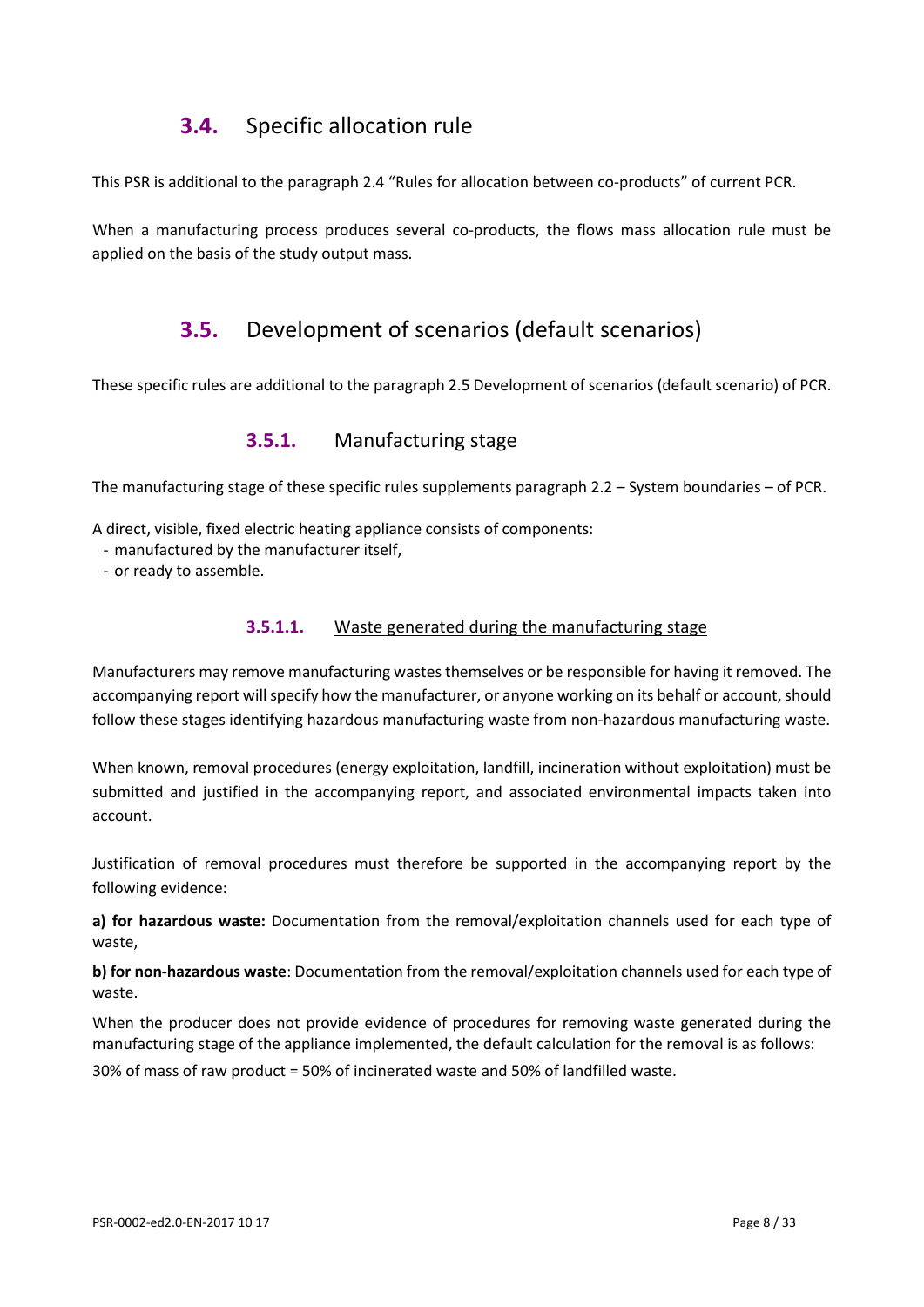## **3.5.2.** Distribution stage

The distribution stage of these specific rules supplements paragraph 2.2 – System boundaries – of PCR.

The producer's logistics flows up to the use location, including intermediate stages (logistics and/or distribution platforms) must be integrated into the life cycle analysis in the distribution stage.

#### **3.5.2.1.** Waste generated during distribution stage

During distribution stage, no additional rule than paragraph 2.2 – System boundaries – from PCR is required.

## **3.5.3.** Installation stage

The installation stage of these specific rules supplements paragraph 2.2 – System boundaries – of PCR.

These installation conditions do not include use of particular consumables and/or products, to be listed if there is a wall support used as pattern for installation, already covered by the manufacturing stage LCA.

If there is no wall support pattern, the LCA report specifies all the components used to install direct, visible, fixed electric heating appliances. These elements must be described and listed in the installation stage of the LCA report.

## **3.5.3.1.** Waste generated during installation stage

Packaging waste from direct, visible, fixed electric heating appliances produced during the installation stage comes under the category of non-hazardous waste and is removed, in principle, by the installer, once the direct, visible, fixed electric heating appliance has been installed.

**On the mass of the packaging Cardboard, wood, cornstarch, cellulose Plastic and other products**  Share of packaging recycled and the control of the state of packaging recycled and the state  $\frac{89\%}{21\%}$ Share of packaging exploited for energy production 8% 32% Share of waste incinerated (50%) or buried (50%) 3% 47%

Its removal is calculated as follows, by default\*:

#### **Table 2 – Treatement scenarios by default of waste from installation stage**

\* Refer to sources of paragraph 6.5 References of present specific rules.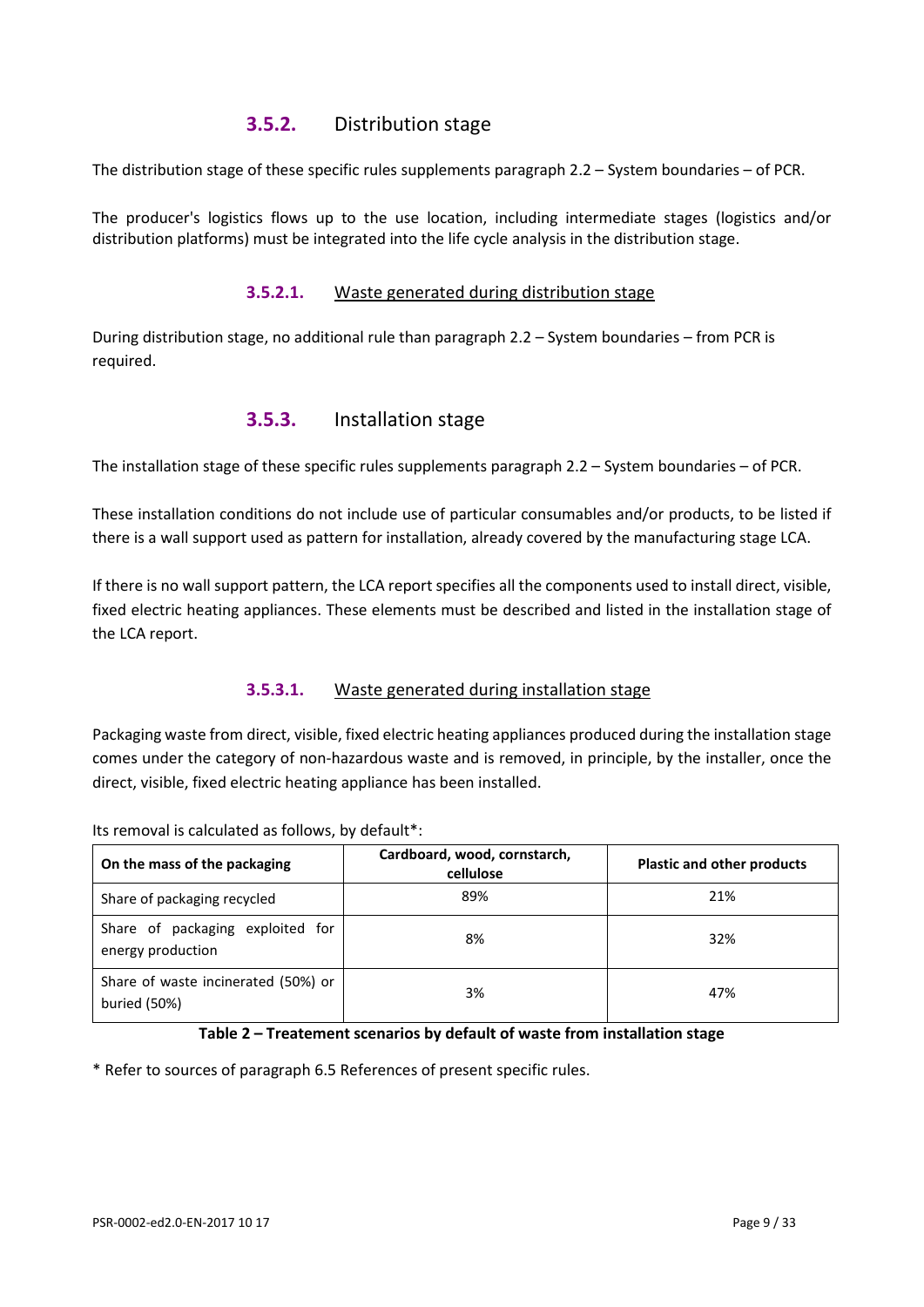The impact from the plastic film, strapping, packing notes, labels or any other paper present on or in the packaging of the direct, visible, fixed electric heating appliance waste management is considered as negligible.

- Those wastes management is then included in the cut off rule and their quantity must be evaluated and documented in the LCA report to ensure that rules described in PCR paragraph 2.3 – Cut-off criteria are respected.
- Their transport toward treatment centers must be taken into account assuming a transport hypothesis of 100 km by lorry.

## **3.5.4.** Use stage

The use stage of these specific rules supplements paragraph 2.2 – System boundaries – of PCR.

Once the appliance is installed, the use stage for direct, visible, fixed electric heating appliances includes:

- the electricity consumption,
- the transformation of electrical energy into heat, with a yield of 100%,
- the functions for optimizing energy consumption.

The local energy model is adopted as the production model for the electricity to be used to characterize environmental impacts from the use stage (or from use).

Energy consumption of a direct, visible, fixed electric heating appliance is expressed in kWh of final energy to deliver 1kW of heat, as specified for the reference product study specifications, described in paragraph 3.1 Functional unit and reference flow description [Functional unit and reference flow descriptiono](#page-5-2)f these specific rules, using the component families identified below.

|                                            | Family 1                     | <b>Family 2</b>                                                                                                                            |
|--------------------------------------------|------------------------------|--------------------------------------------------------------------------------------------------------------------------------------------|
| Products family                            | Passive components           | Active components<br>Any direct, visible, fixed electric heating<br>appliance, attached to the built structure<br>with integrated control. |
| Rules<br>calculating<br>for<br>consumption | Use rate: 100 %              | Use rate: 14% per year*<br>(or 28% for 6 months of heating)                                                                                |
| Duration of use                            | Reference lifespan: 17 years |                                                                                                                                            |

#### **Table 3 – Specificities of the energetic consumption by products' family**

\* The method for calculating the rate of use at 14 % per year is described in paragraph 6.1 Average annual working rate justification of a direct, visible, fixed electric heater of these specific rules.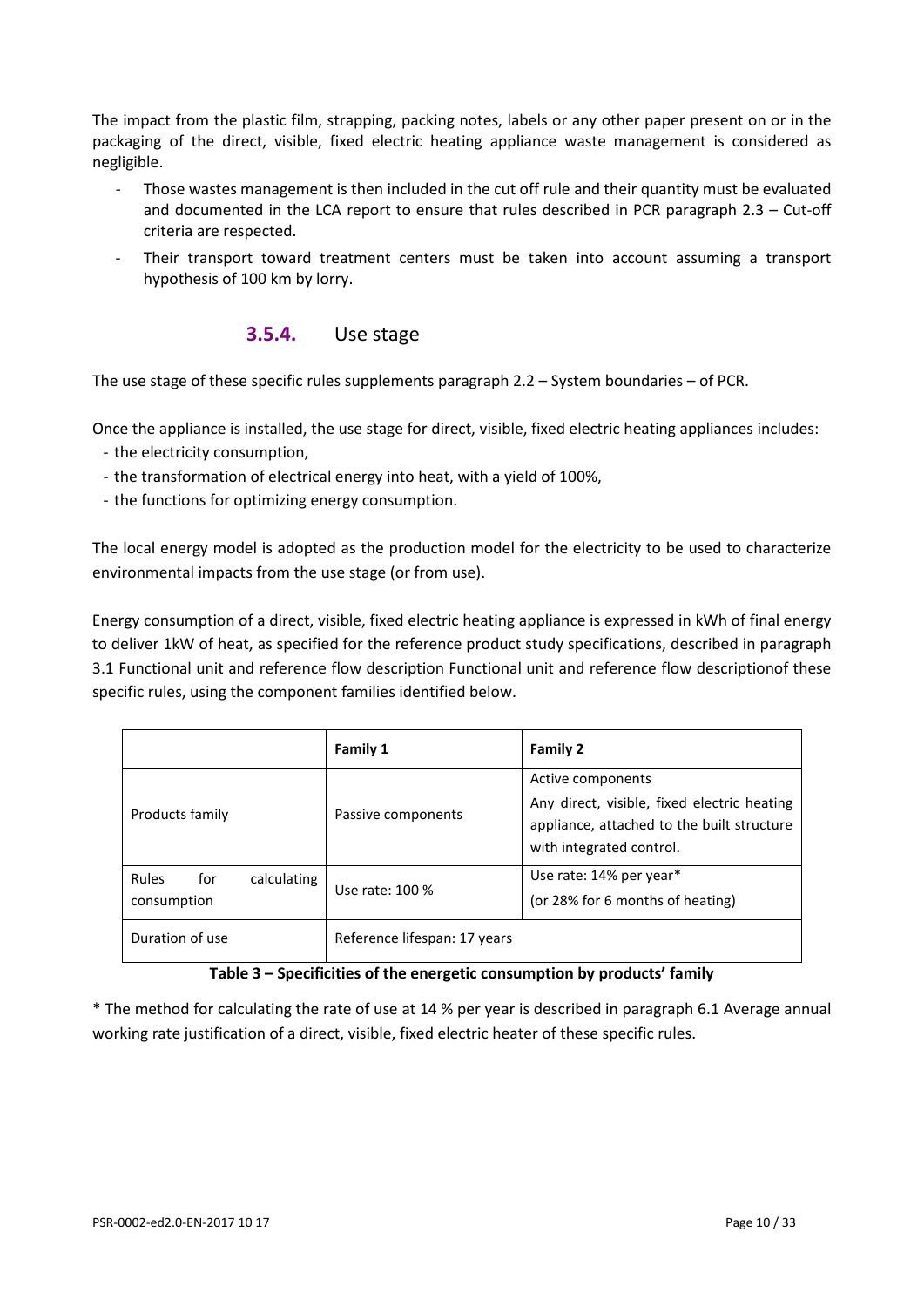## **3.5.4.1.** Energy consumption of passive components (family 1)

There is no energy consumption during the use stage for this component family

#### **3.5.4.2.** Energy consumption of active components (family 2)

The consumption of a direct, visible, fixed electric heating appliance is expressed in kWh of final energy, in accordance with the functional unit, described in paragraph 3.1 Functional unit and reference flow description of these specific rules.

The following formula is used to calculate final energy consumption needed for a direct, visible, fixed electric heating appliance, during its reference lifespan:

$$
C = RLT * n * (1 - (A + 0.5 B))
$$

Where:

- **- C:** Final energy consumption to heat for 17 years, expressed in kWh,
- **- RLT: Number of annual periods defined by the reference lifespan of the reference product,**
- **- n = 8760 \* P \* R \* 0,14 :** 1-year consumption by a direct, visible, fixed electric heating appliance as described in the following table expressed in kWh /an,
- **- A: Bonus related to type "A" energy saving functions** not requiring a predetermined action by the consumer, as described below, expressed in %,
- **- B: Bonus related to type "B" energy saving functions**requiring a predetermined action by the consumer, as described below, expressed in %,

| C          | kWh                                                                                                                                                                                                   | Final energy consumption expressed for the RLT |                                                           |
|------------|-------------------------------------------------------------------------------------------------------------------------------------------------------------------------------------------------------|------------------------------------------------|-----------------------------------------------------------|
| <b>RLT</b> | years                                                                                                                                                                                                 | 17                                             | Reference lifespan (constant)                             |
|            |                                                                                                                                                                                                       | 8760                                           | hours per year (365 days X 24 hours)                      |
|            | kWh/year,<br>calculated<br>from:                                                                                                                                                                      | P                                              | Power of reference product expressed in<br>kW             |
| n          |                                                                                                                                                                                                       | R                                              | Yield rate (performance) of the reference<br>product in % |
|            |                                                                                                                                                                                                       | $14%$ *                                        | Average annual working rate (constant)*                   |
|            | For example, consumption of a 1kW, without type A or B energy saving functions, is equal to:<br>$n = 1226$ kWh/year<br>(or 8760hr * 1kW * 100% performance * 14% operating rate)                      |                                                |                                                           |
| A          | Value of bonus from energy saving functions without<br>Percentage of energy<br>saving achieved by type<br>predetermined action by the consumer, expressed as % (see<br>"A" functions<br>table below). |                                                |                                                           |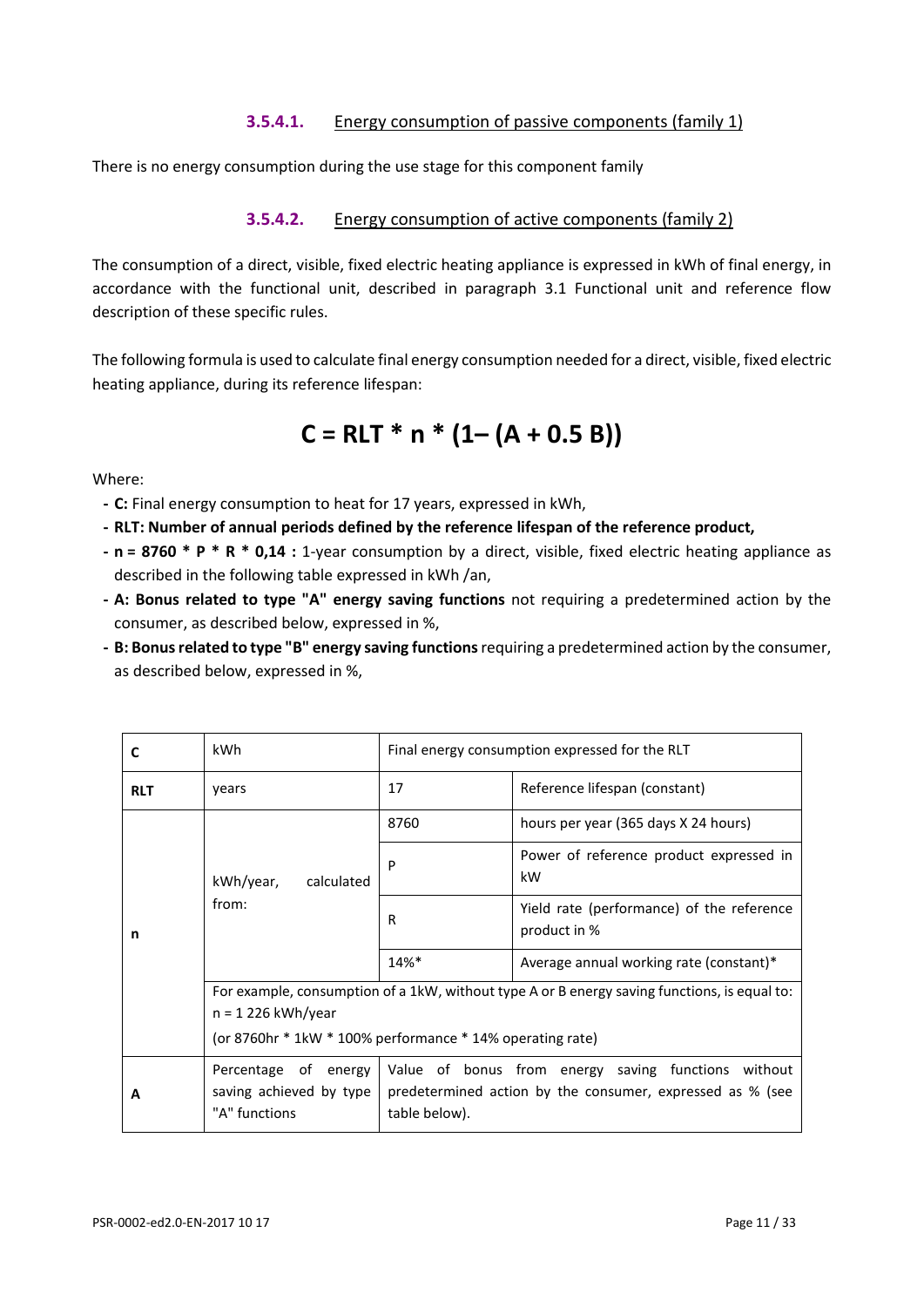| в   | Percentage of<br>energy<br>saving achieved by type<br>"B" functions | Value of bonus from energy saving functions with predetermined<br>action by the consumer, expressed as % (see table below).                                                                                                                                  |
|-----|---------------------------------------------------------------------|--------------------------------------------------------------------------------------------------------------------------------------------------------------------------------------------------------------------------------------------------------------|
| 0,5 | Coefficient applicable to<br>type "B" functions:                    | A weighting coefficient of 0.5 is applied to the bonus percentage<br>for type "B" functions. This energy saving functions necessarily<br>imply a specific behavior from the end user. - Coefficient<br>assumed by convention, while awaiting further studies |

| Table 4 - Energy consumption calculation description |  |
|------------------------------------------------------|--|
|------------------------------------------------------|--|

\* Average annual working rate of 14 % (independent from the device power): constant value of this rate justified in paragraph 6.1 Average annual working rate justification of a direct, visible, fixed electric heater of current specific rules.

The use of functionalities A and/or B in calculating the energy consumption of active products (family 2) for direct, visible, fixed electric heating appliances must be justified in the accompanying report.

The values for bonuses associated with type A and B energy saving functions are conventionally based on hypotheses shown in paragraph 6.2 Justification of bonus values for type « A » and « B » functions- of these specific rules. These working hypotheses are suggested for use while awaiting further studies.

|     | Type "A"and "B" energy saving functions:                              |     |  |
|-----|-----------------------------------------------------------------------|-----|--|
|     |                                                                       |     |  |
|     | Type "A" functions:                                                   |     |  |
|     | Energy saving functions without pre-determined action by the consumer |     |  |
|     | <b>Description of function</b><br>Bonus (in %)                        |     |  |
| A1  | Certified on-board absence detection function                         | 17% |  |
| A2  | Appliance with two-way communication with energy manager              | 17% |  |
| A3  | On-board auto-programming system                                      | 17% |  |
| A4  | Certified on-board window opening/closing detection system            | 6%  |  |
| A5  | Electric radiator with 2 heating bodies                               | 9%  |  |
| A6  | Electric radiator with 1 heating body                                 | 5%  |  |
| A7  | Radient panel                                                         | 4%  |  |
| A8  | Convector                                                             | 0%  |  |
| A9  | Variation over time certified between 1 and 0.50                      | 0%  |  |
| A10 | Variation over time certified between 0.50 and 0.30                   | 2%  |  |
| A11 | Variation over time certified between 0.29 et 0                       | 4%  |  |

| Type "B" functions: |                                                                           |              |  |
|---------------------|---------------------------------------------------------------------------|--------------|--|
|                     | Energy saving functions requiring a pre-determined action by the consumer |              |  |
|                     | <b>Description of function</b>                                            | Bonus (in %) |  |
| <b>B1</b>           | On-board consumption indicator                                            | 9%           |  |
| <b>B2</b>           | Function for reset to recommended temperature settings                    | 9%           |  |
| B <sub>3</sub>      | Programming function                                                      | 13%          |  |

**Table 5 – Type « A » and « B » energy saving functions**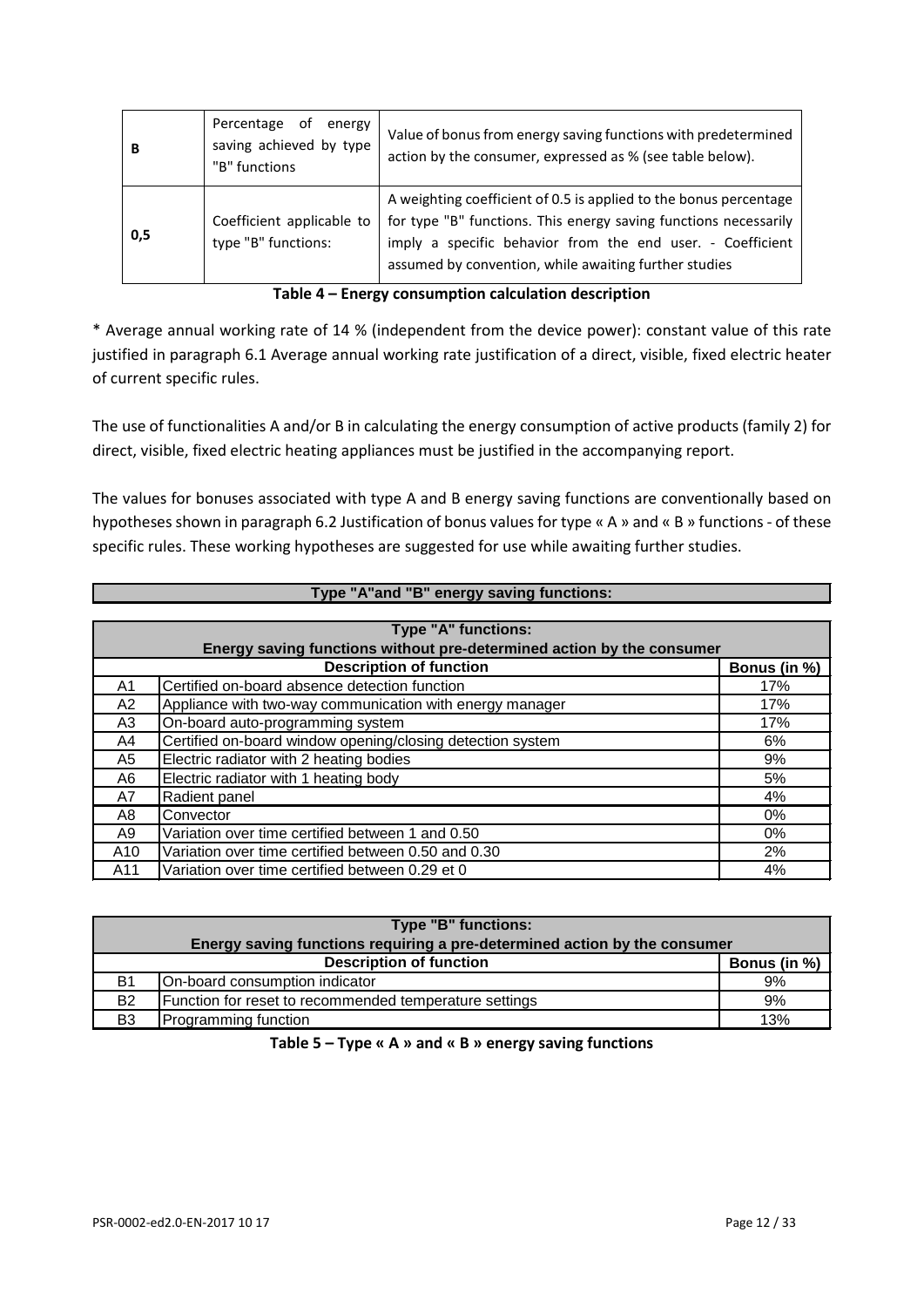## **A1: Definition of an on-board absence detector system certified by an independent laboratory, related to the category of products covered by this PSR.**

System built into the direct, visible, fixed electric heating appliance to detect the presence of people in a room. This detection system means that the appliance can automatically adapt its mode and/or setting temperature.

#### **A2: Definition of a two-way communication appliance with an energy controller**

Communication system between a direct, visible, fixed electric heating appliance and an energy controller for sending and receiving information to assist in particular in making energy savings.

#### **A3: Definition of an on-board auto-programming system**

System for defining automatic programming rules, independent of the user's action.

## **A4: Definition of an on-board window opening/closing detector system certified by an independent laboratory, related to the category of products covered by this PSR.**

On-board system for automatically detecting opening and closing of a window and adjusting its operation accordingly.

#### **A5 to A8: Definition of the type of direct, visible, fixed electric heating appliance**

The type of direct, visible, fixed electric heating appliance is linked to a performance level of the appliance's technology, whose performance in terms of comfort and distribution of heat lead the user to alter the various temperature settings.

## **A9 to A11: Definition of Over-time variation (VT)**

Certified value defining the over-time variation of an electronic controller, taken into account in heat control values of the French Thermal Regulations RT[2](#page-12-0)012<sup>2</sup>.

A value of VT may be chosen once:

1) it has been certified by an independent laboratory, related to the category of products covered by this PSR,

2) it is determined according to the following formula:  $VT = ((0.5 \times DM + AM) / 2) \times 1.44$ .

Where:

 $\overline{a}$ 

- MD (Mean deviation) = mean deviation values calculated from individual results obtained from certification tests for all products in a homogeneous family declared and defined by the applicant.

<span id="page-12-0"></span><sup>&</sup>lt;sup>2</sup> JORF (1 January 2013) Order of 28 December 2012 relating to the thermal characteristics and energy performance requirements of new buildings and new parts of buildings other than those covered by Article 2 of the Decree of 26 October 2010 relating to the thermal and the energy performance of buildings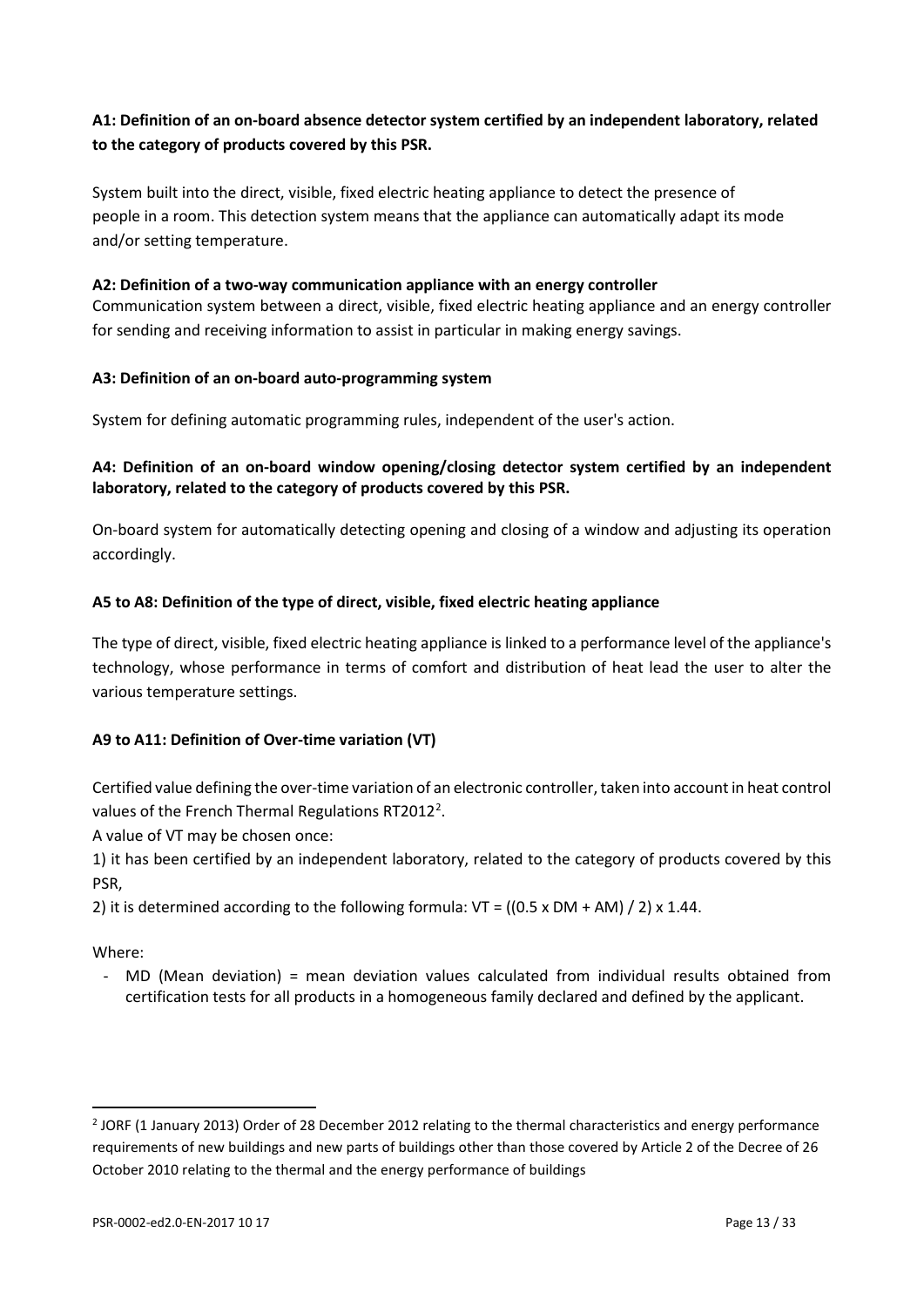- MA (Mean amplitude) = mean amplitude values calculated from individual results obtained from certification tests for all products in a homogeneous family declared and defined by the applicant.

#### **B1: Definition of an on-board consumption indicator**

On-board indicator intended to encourage users of direct, visible, fixed electric heating appliances to set these appliances at a Comfort temperature of 19.0°C or an Eco temperature of 15.5°C.

#### **B2: Definition of a reset function for recommended temperature settings**

Automatic system for simultaneous reset of temperature settings to the recommended values (Comfort temperature at 19.0°C or Eco temperature setting at 15.5°C).

#### **B3: Definition of a programming system**

System for defining timer setting rules for the heating mode by the user or using pre-defined factory settings.

Any request for altering values noted in the specific rules applied to direct, visible, fixed electric heating appliances, made to the PEP association, must be accompanied by a technical dossier justifying the modification. The PEP association pronounces these requests according to the organisation's rules.

#### **3.5.4.3.** Maintenance

Direct, visible, fixed electric heating appliances do not involve maintenance or servicing during the use stage. Mean time between failures is not considered for this type of appliance.

If a new product on the market requires frequent maintenance or consumables, these elements will be incorporated in the study.

#### **3.5.4.4.** Waste generated during the use stage

No waste is considered here.

## **3.5.5.** End of life stage

The end of life stage of these specific rules supplements paragraph 2.2 – System boundaries – of PCR.

Once at the end of its life, the direct, visible, fixed electric heating appliance enters the category of hazardous waste.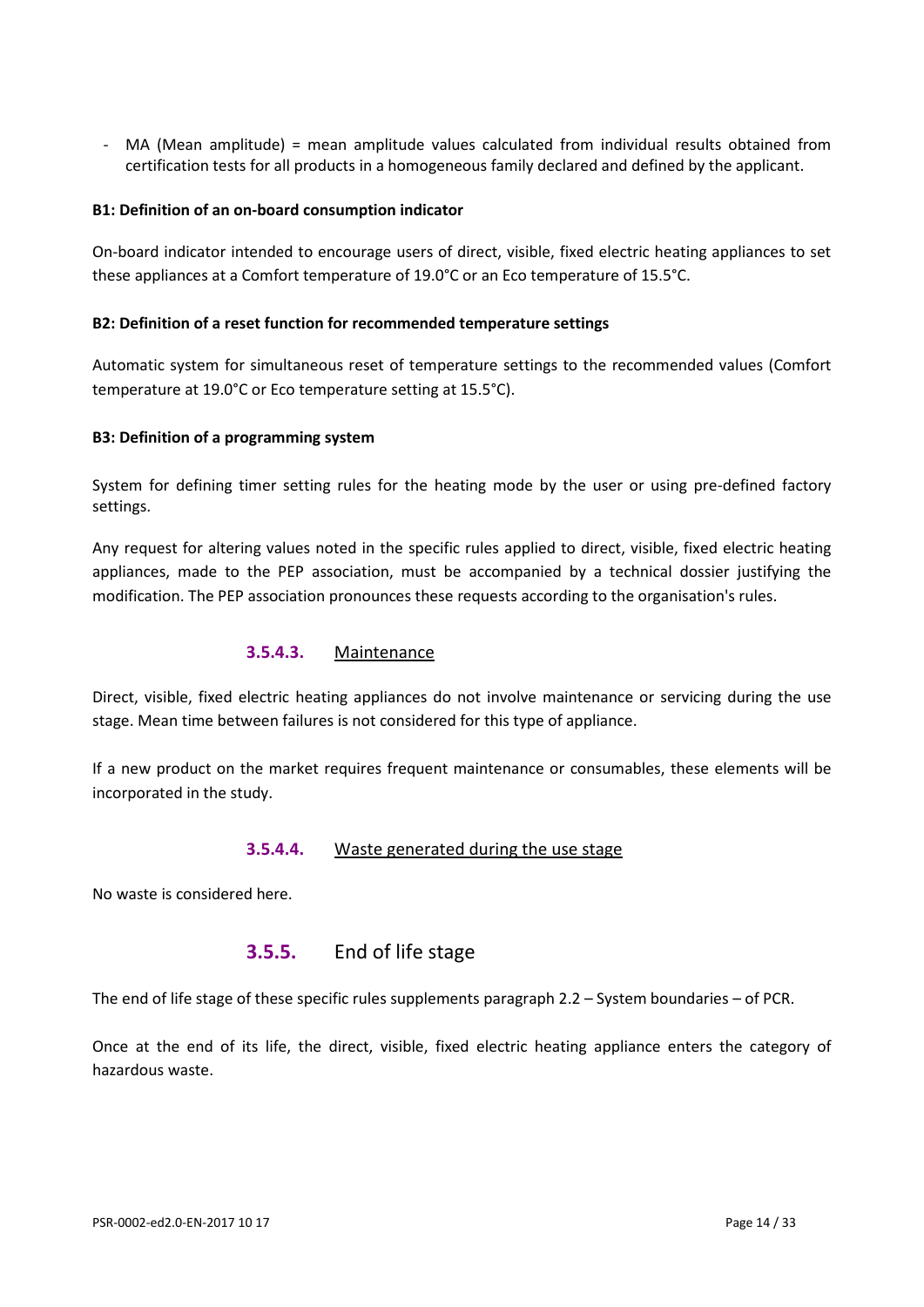The end user is the final holder of the product.

The waste removal channel for this hazardous waste must comply with international, regional and local legislation.

At international level, the following prohibitions are in place:

- The Basel Convention ((scope: OECD countries<sup>[3](#page-14-0)</sup>): prohibition on transfer of hazardous waste produced by OECD member countries to non-OECD countries, and restrictions on the shipment of other waste.
- Lomé Accords (scope: countries of the European Union and ACP[4](#page-14-1) (African, Caribbean and Pacific) countries): prohibition on transfer of hazardous waste produced by European Union member countries to ACP countries, and restrictions on the shipment of other waste.

Within the European Union, direct, visible, fixed electric heating appliance waste comes into the WEEE category (Waste from Electrical and Electronic Equipment) and obeys a restrictive, specific regulation noted in paragraph [6.3](#page-27-0) [Bibliography of prescriptive rules](#page-27-0) of present specific rules.

Regarding waste repurposing procedures, the study will include all stages of the process, up to intermediate storage before re-use.

Their transport stage must be taken into account assuming a journey by lorry of 100 km.

#### **When the producer provides evidence of waste repurposing of its direct, visible, fixed electric heating appliance, the following documentary evidence will be attached to the accompanying report:**

Demonstration of membership of an eco-organisation authorised by the public authorities is equivalent to justification,

Percentage of WEEE recovered with respect to the total EEE placed on the market (last known financial year),

 $\overline{a}$ 

<span id="page-14-0"></span><sup>&</sup>lt;sup>3</sup> <http://www.oecd.org/fr/apropos/membresetpartenaires/liste-des-pays-de-l-ocde.htm> (consulted on October 9th 2017)

<span id="page-14-1"></span><sup>4</sup> <http://www.acp.int/fr/content/faq> (consulted on October 9th 2017)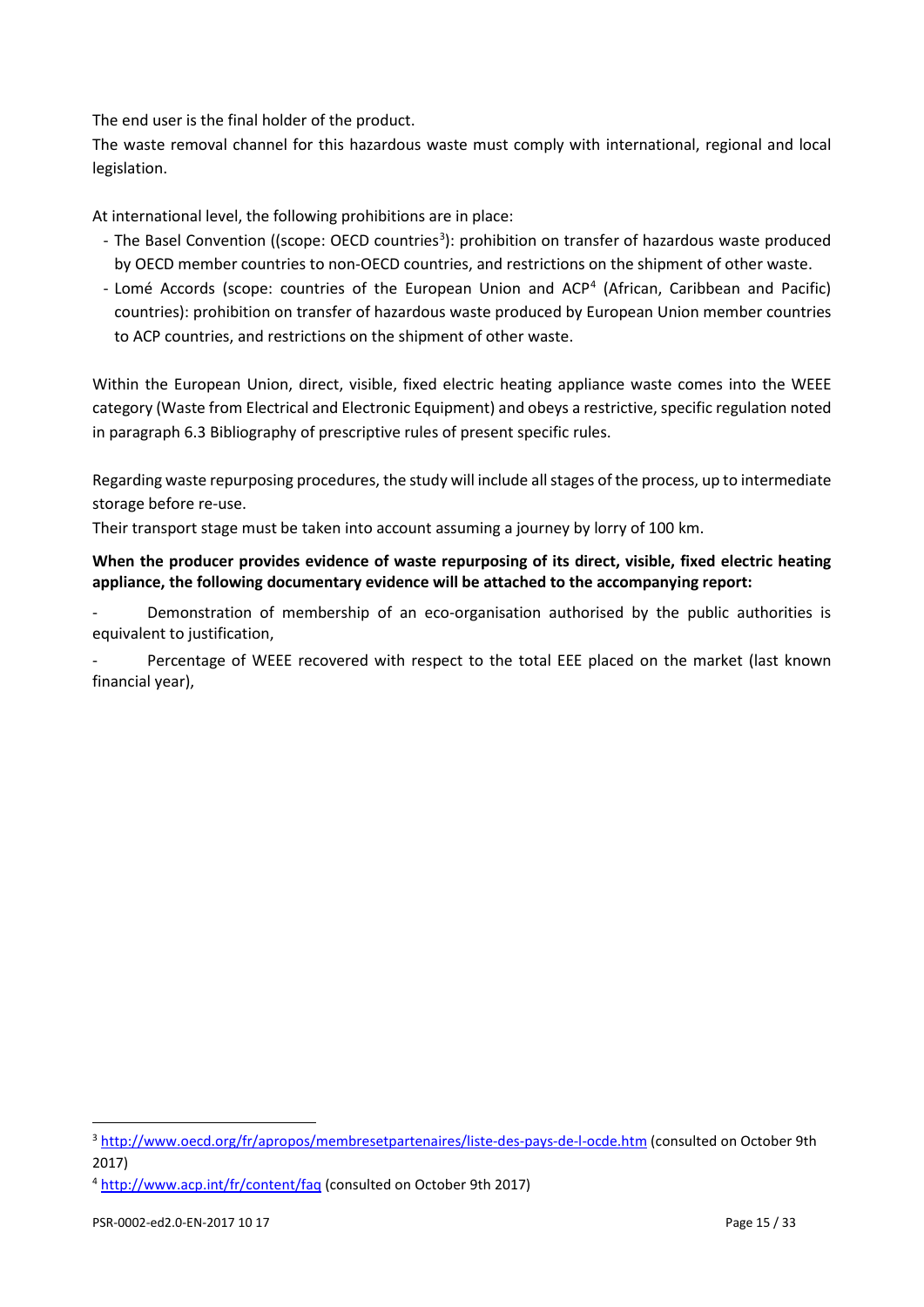In the case of a lack of precise and justified information, following the recommendation of the paragraph 4.3.6 – End of life of PCR ed.3, the specified values below are used:

| On the raw<br>product<br>mass:                              | 1st case: exploitation up<br>to at least 80% (75% of<br>which<br>is<br>recycling/reuse) | 2nd case: exploitation<br>below 80% (of which<br>75% is recycling/reuse) | 3rd case: No evidence<br>of exploitation |
|-------------------------------------------------------------|-----------------------------------------------------------------------------------------|--------------------------------------------------------------------------|------------------------------------------|
| Proportion of product<br>recycled                           | 75%                                                                                     | 40%                                                                      | 0%                                       |
| Proportion of product<br>exploited for energy<br>production | 5%                                                                                      | 0%                                                                       | 0%                                       |
| Share<br>product<br>or<br>incinerated or buried             | 20%                                                                                     | 60%                                                                      | 100%                                     |

# <span id="page-15-0"></span>**3.6.** Rules for extrapolation to a homogeneous environmental family

These rules are additional to section 2.6 "Rule(s) for extrapolation to a homogeneous environmental family" of the PCR.

When developing a PEP valid for a homogeneous family of direct, visible, fixed electric heating appliances, a weighting coefficient for environmental impact is applied to all power levels in one product homogeneous family, according to paragraph 3.1 - Functional unit and reference flow description - in these specific rules.

## **3.6.1.** Rule(s) for extrapolation applied on manufacturing, distribution, installation and end of life stage

For all stages except for the use stage, a mass homothetic transformation coefficient is calculated for any power level of a homogeneous family, as following:

| Coefficient at functional<br>unit scale                                     | (total mass of considered product (kg) $\setminus$<br>(total mass of reference product (kg) $\lambda$<br>Power of the reference product (kW)<br>$\sqrt{Power\ of\ the\ considered\ product\ (kW)}$ |
|-----------------------------------------------------------------------------|----------------------------------------------------------------------------------------------------------------------------------------------------------------------------------------------------|
| <b>Coefficient at declared unit</b><br>(additional<br>scale<br>information) | (total mass of considered product $(kg)$ )<br>( <i>total mass of reference product</i> $(kg)$                                                                                                      |

The mass of the product is considered as its total mass with or without its packaging, expressed in kilogram (kg). For each stage, total mass is expressed below:

- Manufacturing : total mass of the product including packaging
- Distribution : total mass of the product including packaging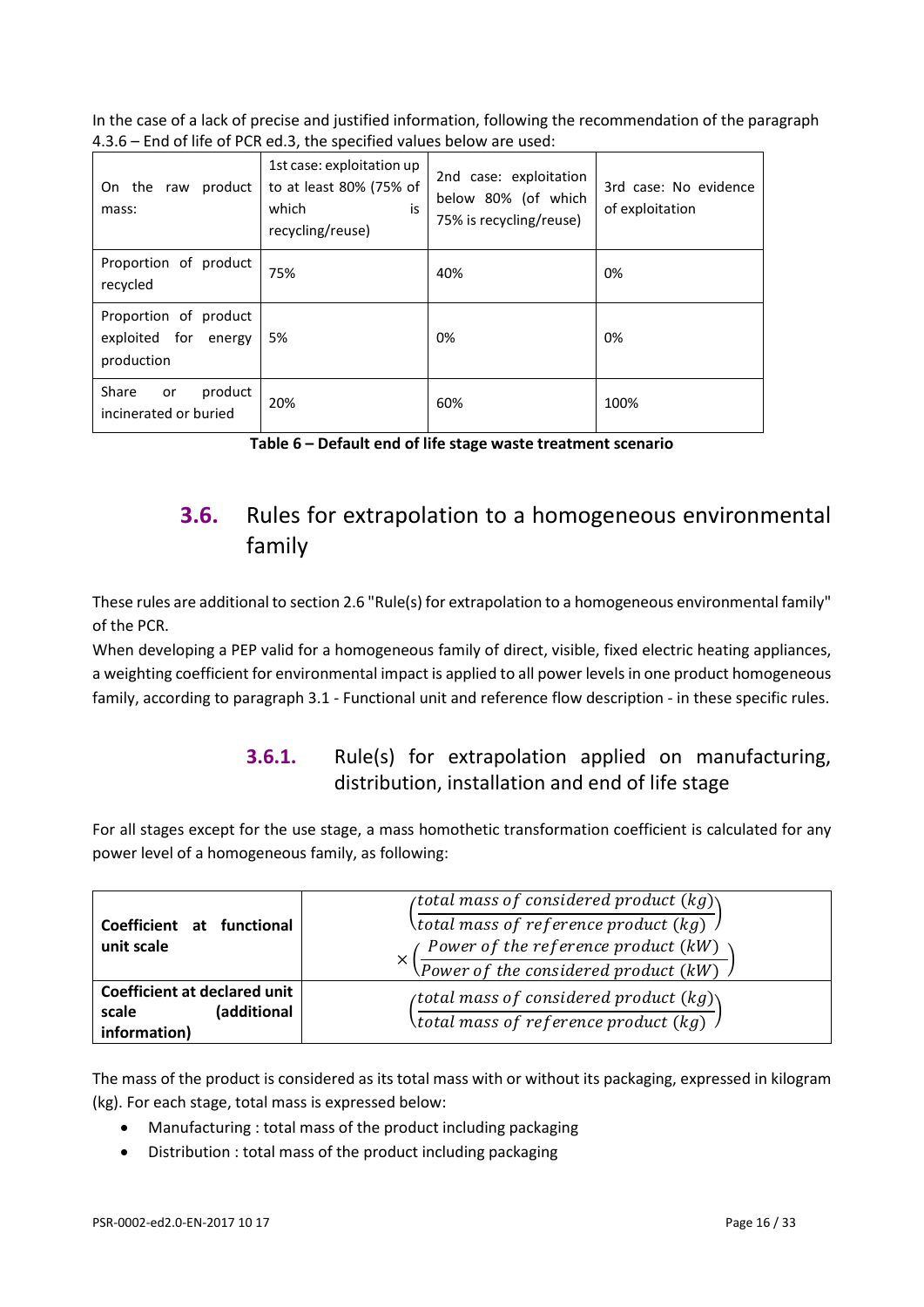- Installation : product packaging mass
- End of life : product mass without packaging

For example a homogeneous family of direct, visible, fixed electric heating appliances consisting of the following power levels would use the following mass homothetic transformation coefficients for the manufacturing and distribution stages:

| Power of direct, visible, fixed<br>electric heating appliances | Packaged weight, in kg | Mass homothetic transformation<br>coefficient (uf), calculated from<br>the weight of the reference<br>product, being 5.50 KG |
|----------------------------------------------------------------|------------------------|------------------------------------------------------------------------------------------------------------------------------|
| 750 W                                                          | 4.30                   | 1.04                                                                                                                         |
| 1000 W                                                         | 5.50                   | 1.00                                                                                                                         |
| 2000 W                                                         | 10.00                  | 0.91                                                                                                                         |

**Table 7 – Example of manufacturing, distribution, installation and end of life extrapolation rule**

**3.6.2.** Extrapolation rule applied in use stage

Environmental impacts generated in use stage are directly correlated to the product power.

For the use stage, the energy extrapolation coefficient to use for any other power of the same family is as follow:

| <b>Coefficient at functional</b><br>unit scale | <i>(Final energetic consumption of the considered product (kWh)</i><br>\Final energetic consumption of the reference product (kWh) $\sqrt{ }$<br>$\mathcal{L}$ Power of the reference product $(kW)$ |
|------------------------------------------------|------------------------------------------------------------------------------------------------------------------------------------------------------------------------------------------------------|
| Coefficient at declared unit                   | $\sqrt{Pover of the considered product (kW)}$                                                                                                                                                        |
| scale (additional<br>information)              | <i>(Final energetic consumption of the considered product (kWh)</i><br>\Final energetic consumption of the reference product (kWh) $\it{J}$                                                          |

For example a homogeneous family of direct, visible, fixed electric heating appliances consisting of the following power levels would use the following mass extrapolation coefficients during their use stage for a R yield of 100%, without "A" or "B" energy saving functions:

| Power of direct, visible, fixed<br>electric heating appliances | Final energy consumption (kwh) | <b>Energetic extrapolation's</b><br>coefficient (UF) |  |  |  |  |
|----------------------------------------------------------------|--------------------------------|------------------------------------------------------|--|--|--|--|
| 750 W                                                          | 15636.6                        | 1.00                                                 |  |  |  |  |
| 1000 W                                                         | 20848.8                        | 1.00                                                 |  |  |  |  |
| 2000 W                                                         | 41697.6                        | 1.00                                                 |  |  |  |  |

**Table 8 – Example of extrapolation rule in use stage**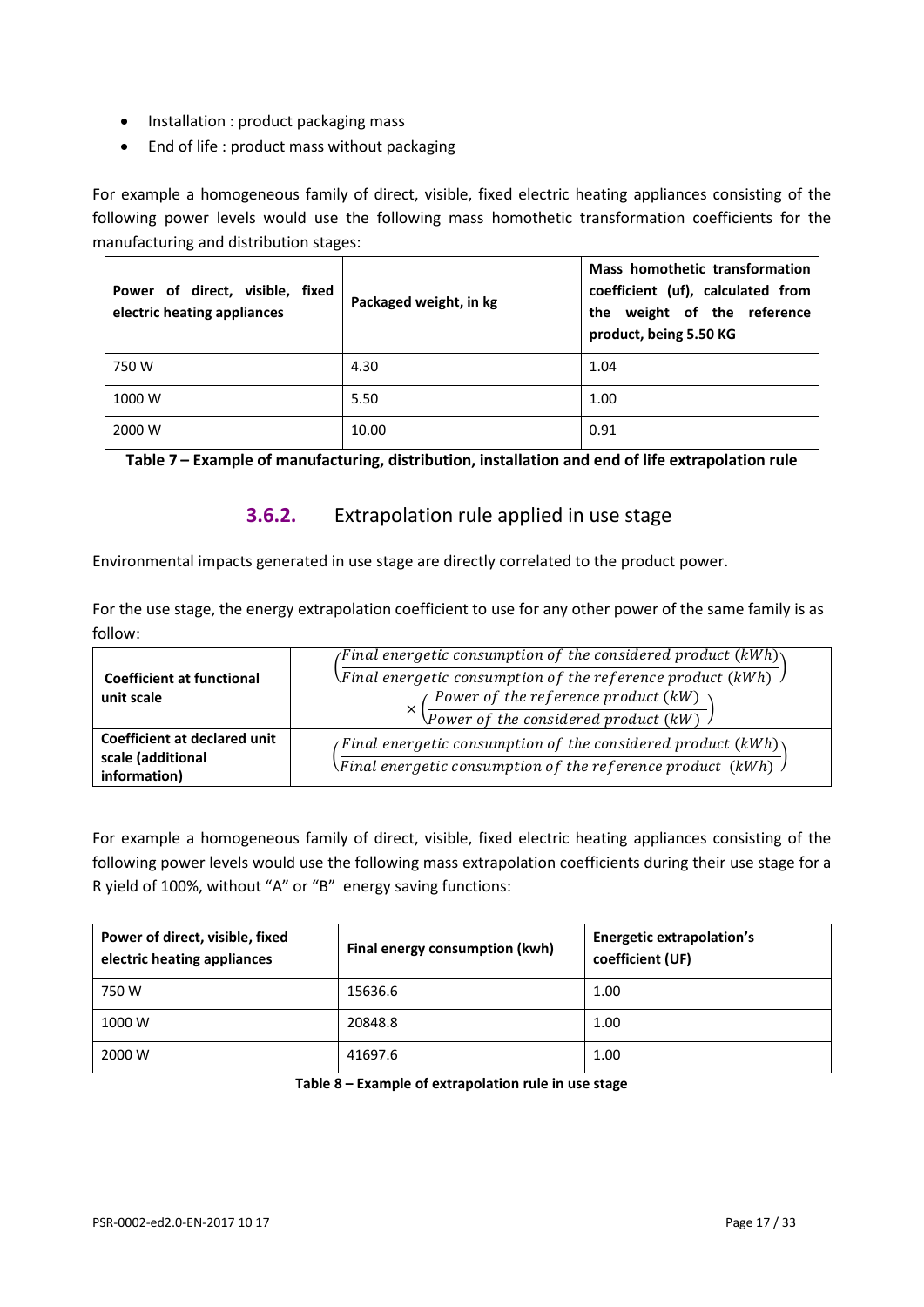# **3.7.** Rule(s) applying to joint environmental declarations

<span id="page-17-0"></span>This PSR is complementary to section 2.7 "Rules applying to joint environmental declarations of the current PCR.

<span id="page-17-1"></span>For joint environmental declarations, the study shall be conducted on a typical product, that shall be a 1000 W model, or the product closest to this level.

## **3.8.** Requirements in primary and secondary data collection

These present rules complete paragraphs 2.9 « Primary data collection requirements » et 2.10 « Secondary data requirements » of PCR.

As far as possible, primary data (that is the data relative to the manufacturing stage of the reference product, belonging to an organisation) are given preference and must be justified within the LCA report, identifying:

- 1) primary data from a supplier, for single-sourcing,
- 2) in case of multi-sourcing, the primary data to take in to account are from the most significant suppliers, providing at least 50% of the supply (regarding the total quantity purchased). For example if 10 suppliers providing each 10 % of my supply, we shall consider at least 5 suppliers in order to have a comprehensive vision of the primary data supply. Any other rule has to be mentioned in the LCA report and the PEP.

This information is not always available for manufacturers of direct, visible, fixed electric heating appliances: in the absence of primary data, secondary standard data, i.e. taken from the database of the software used for the life cycle analysis, shall be used. The PCR details how to select LCI modules. If transport information is not available, that from the PCR, paragraph 2.5.3 – Transport scenarios, will be used.

The proportion (in %) of primary and secondary data used in the life cycle analysis for direct, visible, fixed electric heating appliances must be indicated in the LCA report, and can included in the PEP under the section describing environmental impact, to supplement the information required in paragraph 2.12 – Environmental impact calculation– of the PCR. This proportion is assessed in relation to the mass of the product.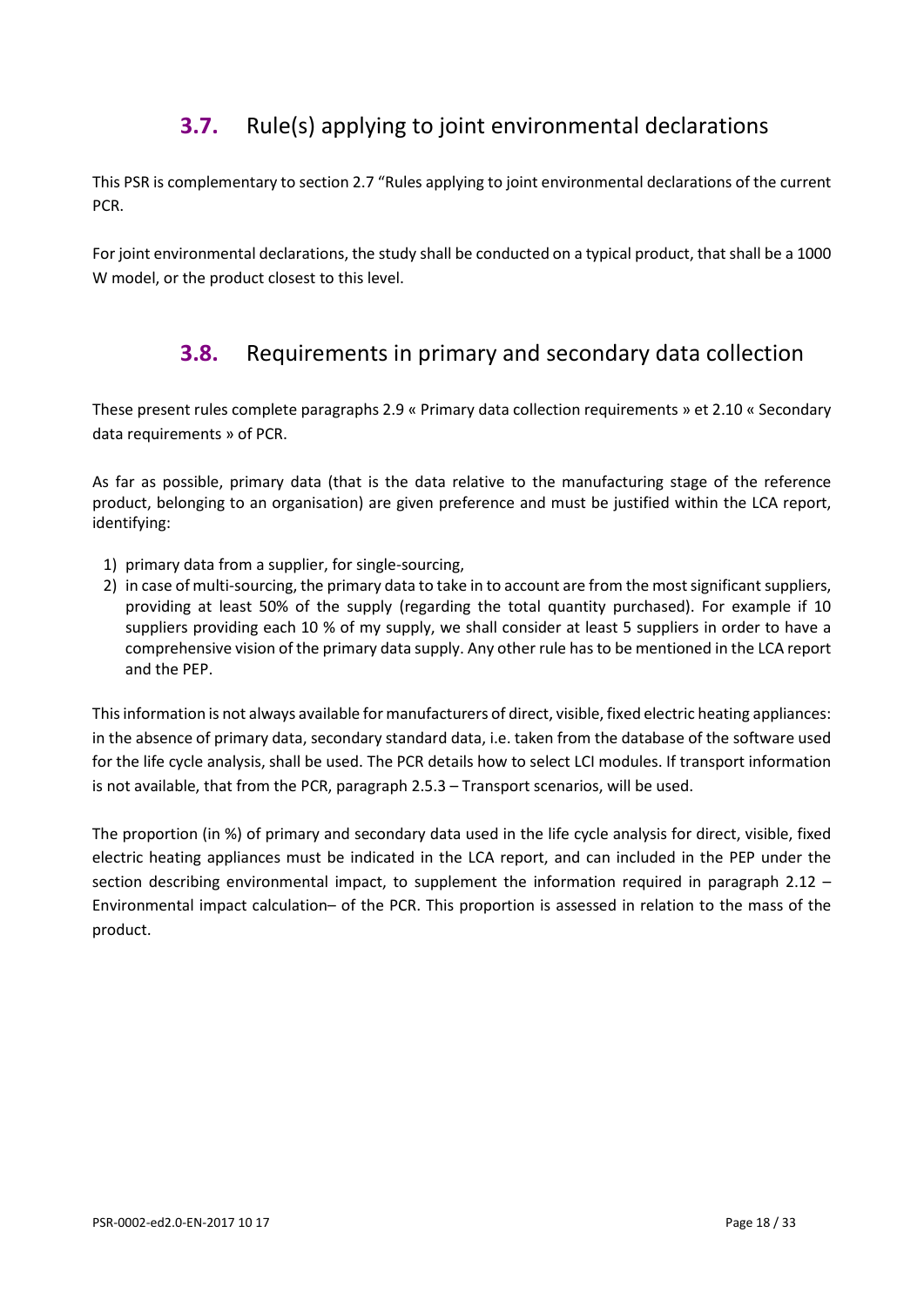## **3.9.** Data quality evaluation

<span id="page-18-1"></span><span id="page-18-0"></span>Rules specified in paragraph 2.11 « Data quality evaluation » of the current PCR apply.

## **3.10.** Environmental impact calculation at FU scale

If the reference product has a different power than 1000W, and in order to match the functional unit as defined in paragraph 3.1.1 Functional unit of the present specific rules, environmental impacts of manufacturing, distribution, installation, use and end of life stages must be calculated at the FU scale as following:

Environmental impacts of the PEP sheet  $=$   $\frac{Environmental \; impacts \; of \; reference \; product \; (kW)}{Power \; of \; reference \; product \; (kW)}$ 

# <span id="page-18-3"></span><span id="page-18-2"></span>**4. Drawing up the Product Environmental Profile**

## **4.1.** General information

Rules specified in paragraph 4.1 « General information » of current PCR apply.

The PEP must include:

- The subcategory and characteristics to declare according to paragraph 3.1.2
- The list of function assumed by the product(s) and option(s) proposed
- The use profile considered in use stage following paragraph 3.5.4
- <span id="page-18-4"></span>• Any other scenario different from the default scenario

## **4.2.** Constituent materials

<span id="page-18-5"></span>Rules specified in paragraph 4.2 « Constituent materials » of the current PCR apply.

## **4.3.** Additional environmental information

The following specific rules supplement paragraph 4.3 « Additional environmental information » of PCR.

In the context of production of building scale Life Cycle assessments, environmental impacts of equipment must be taken at the product scale, and impacts due to energy consumption in use stage must be treated separately.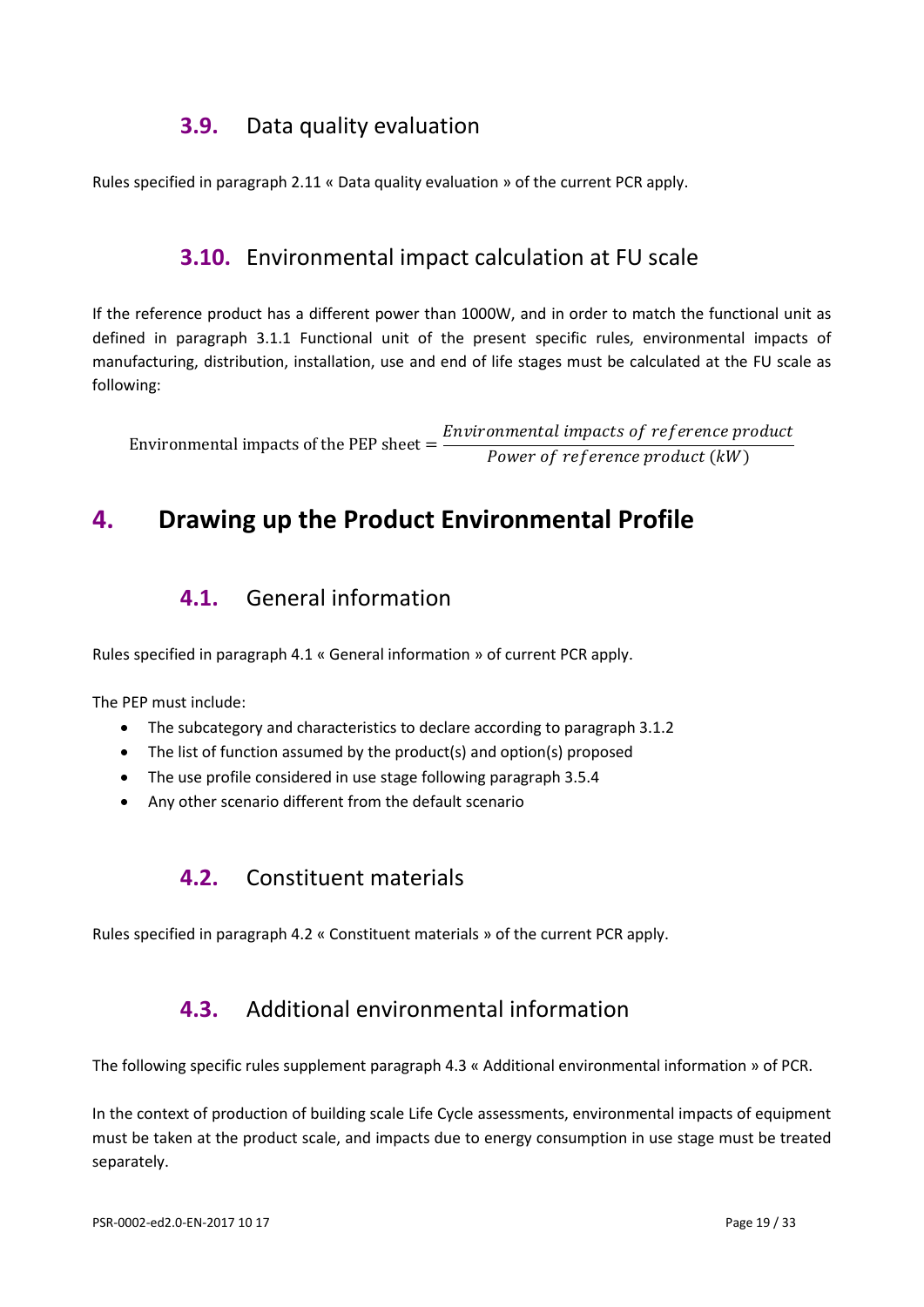To facilitate the use of the PEP for the production of building LCA, the PEP may include:

• The environmental impacts table of the reference product, expressed at product scale (or declared unit) in complement to the environmental impact values declared at FU scale (see paragraph3.10 Environmental impact calculation at FU scale for these specific rules). Values must be indicated in numerical values, expressed in their appropriate units with 3 significant digits (and optionally in percent) for each stage of the life cycle, and the total for each indicator of the complete life cycle assessment.

The following clarifications must be indicated in the PEP document, before each indicators table, in order to ensure the clarity and transparency for the user:

- o For environmental impacts expressed at FU scale, the mention: «per kW of heat corresponding to the functional unit» must be indicated.
- o For environmental impacts expressed per declared unit, the mention: «per equipment corresponding to the reference product» must be indicated.
- Environmental impacts results in use stage treated as per module B decomposition (B1 to B7) in accordance with EN 15978 and EN 15804 standards. This decomposition is optional for direct, visible, fixed electric heating appliances because module B6 is representing 100% of the use stage, so B=B6.

| PEP ecopassport®         | stage<br>(§ 3.5.1)     | Manufacturing  |                | <b>Distribution</b><br>stage<br>(§ 3.5.2) | Installation<br>stage<br>(§ 3.5.3) | (§ 3.5.4)  | Use stage   |                |              |               |                           |                       | (§ 3.5.5)                    | End of life stage |                  |                | <b>Benefits</b>                               |
|--------------------------|------------------------|----------------|----------------|-------------------------------------------|------------------------------------|------------|-------------|----------------|--------------|---------------|---------------------------|-----------------------|------------------------------|-------------------|------------------|----------------|-----------------------------------------------|
|                          |                        | Product stage  |                |                                           | Construction process stage         |            | Use stage   |                |              |               |                           |                       |                              | End of life stage |                  |                | <b>Benefits</b>                               |
|                          | A1                     | A <sub>2</sub> | A <sub>3</sub> | A <sub>4</sub>                            | A <sub>5</sub>                     | <b>B1</b>  | <b>B2</b>   | B <sub>3</sub> | <b>B4</b>    | <b>B5</b>     | <b>B6</b>                 | <b>B7</b>             | C <sub>1</sub>               | C <sub>2</sub>    | C <sub>3</sub>   | C <sub>4</sub> | D                                             |
| 15804<br>╮<br>15978<br>로 | material supply<br>meJ | Transport      | Manufacturing  | Transport                                 | Construction-installation process  | <b>Use</b> | Maintenance | Repair         | Remplacement | Refurbishment | energy use<br>Operational | Operational water use | De-construction / Demolition | Transport         | Waste processing | Disposal       | Benefits and loads beyond the system boundary |

**Table 9 – Correlation table between decomposition of the life cycle by stage or by module**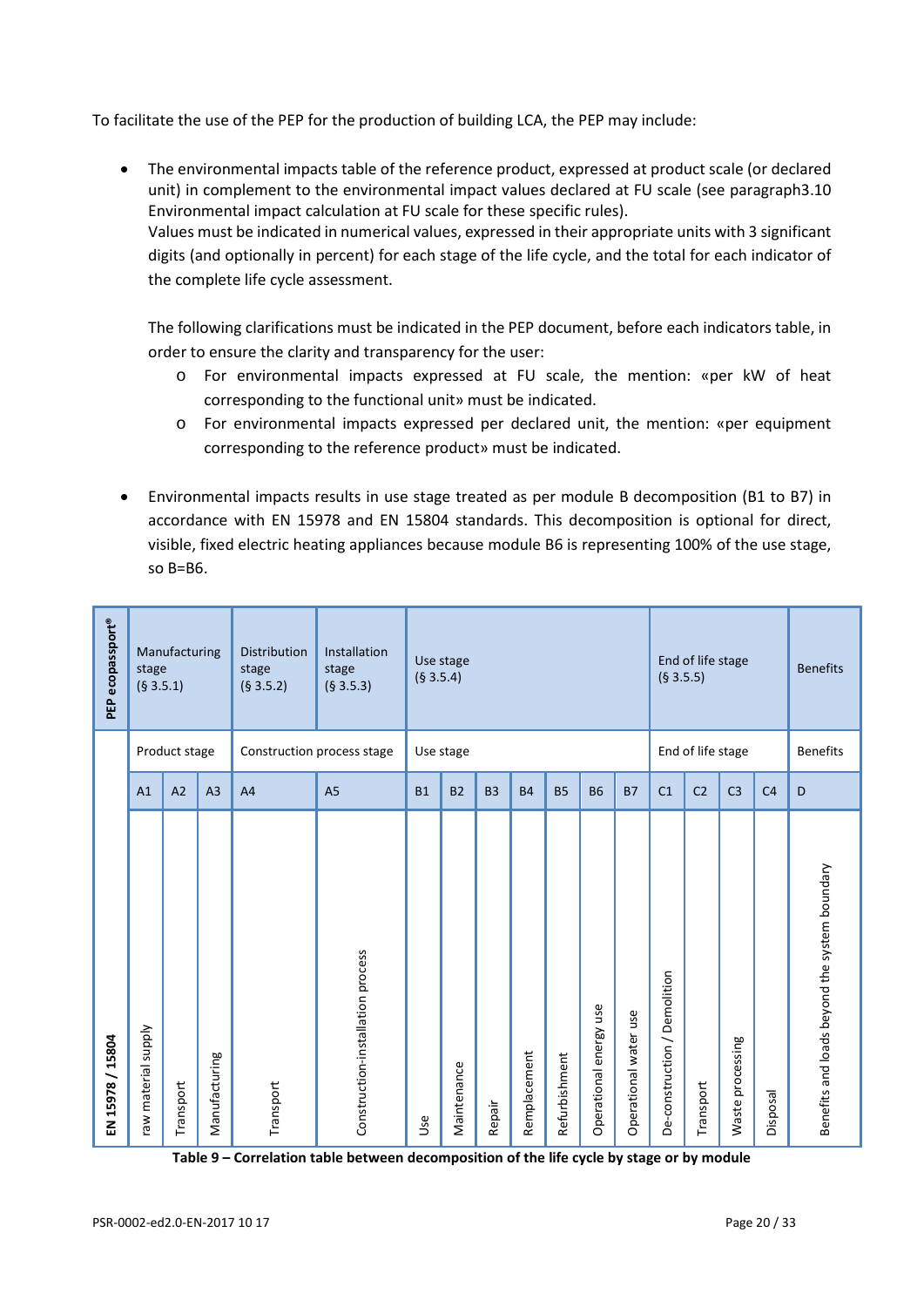# **4.4.** Environmental impacts

<span id="page-20-0"></span>The present specific rules complete the paragraph 4.4 "Environmental impacts" of the current PCR.

The table of environmental impacts represents the environmental impact at UF scale as defined in paragraph 3.10 Environmental impact calculation at FU scale of the present specific rules.

So the total impact of the product in a real situation must be calculated by PEP user knowing the power of the device by multiplying the considered impact by the power associated to the study reference flow by the total number of kW of the device. This calculation is relevant only if the PEP does not include in the additional environmental information the table of impact indicators at product scale.

The following statement must be completed and presented in the PEP, before the impact indicator table at functional unit scale, in order to ensure clarity and transparency for the user:

*The present declaration was developed considering the supply of 1 kW of heat. The real impact of the life cycle stages of the product installed in a real situation must be calculated by the declaration user by multiplying the considered impact by the total heating power of the device, in kW.*

In the case of using extrapolation rules, following statement must be mentioned:

*Extrapolation coefficients are given for the functional unit impact that is emission of 1 kW of heat. For each stage of the life cycle, impacts of the product are calculated by multiplying impacts of the declaration corresponding to the reference product by the coefficient of extrapolation. The column « Sum » must be calculated by adding the environmental impacts of each stage of the life cycle.*

# <span id="page-20-1"></span>**5. PEP update rules**

Any PEP document recorded by the PEP association must be updated and re-registered when the direct, visible, fixed electric heating appliance to which it refers is modified, by an increase or reduction of more than 5% in:

- mass,
- new subcomponents,
- its environmental indicators considered as important,
- any other element considered as important.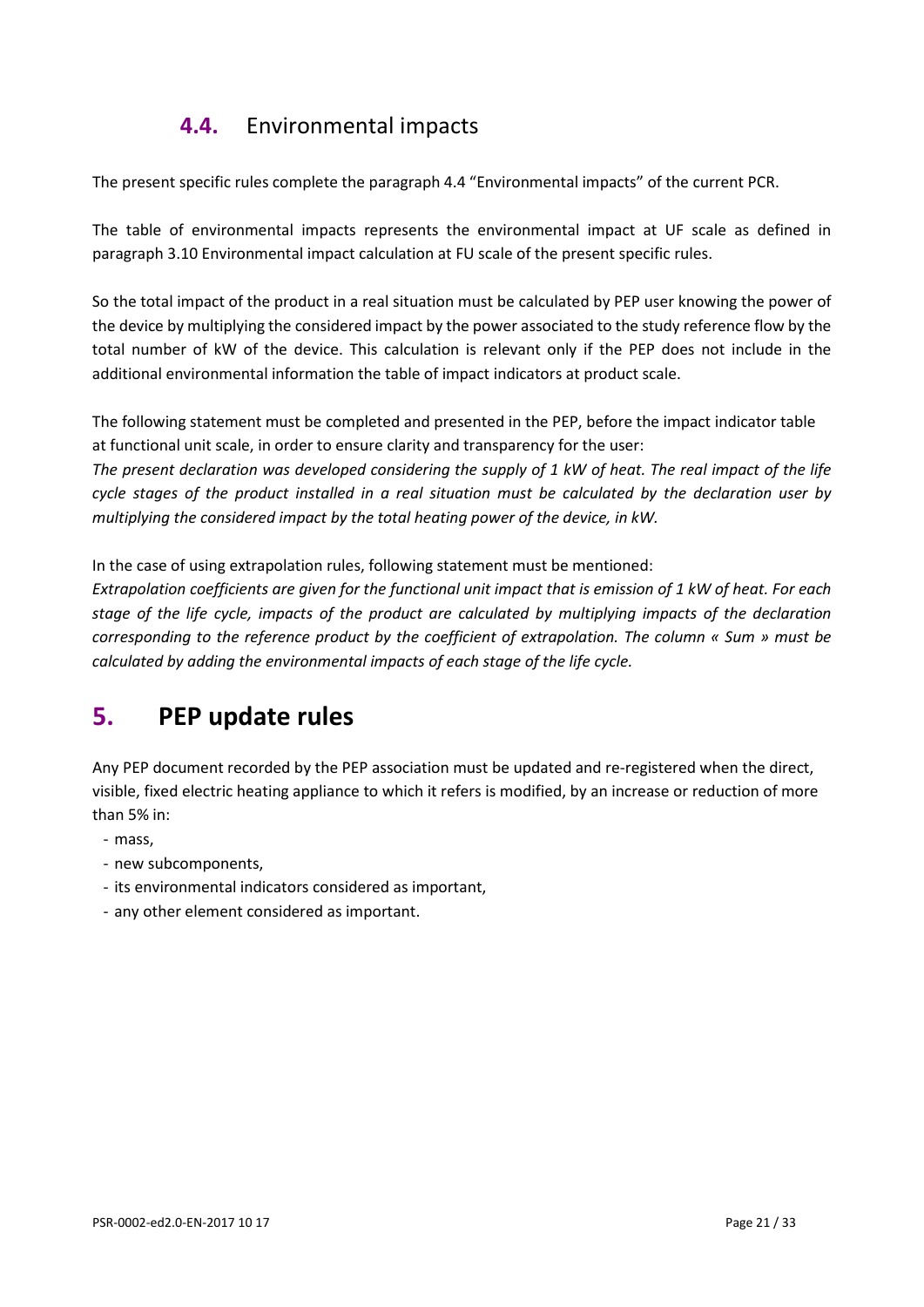## <span id="page-21-1"></span><span id="page-21-0"></span>**6. Annexes**

## **6.1.** Average annual working rate justification of a direct, visible, fixed electric heater



See paragraph 3.5.4.2 Energy consumption of active components (family 2).

**Table 10 - Table of justification of mean annual working rate**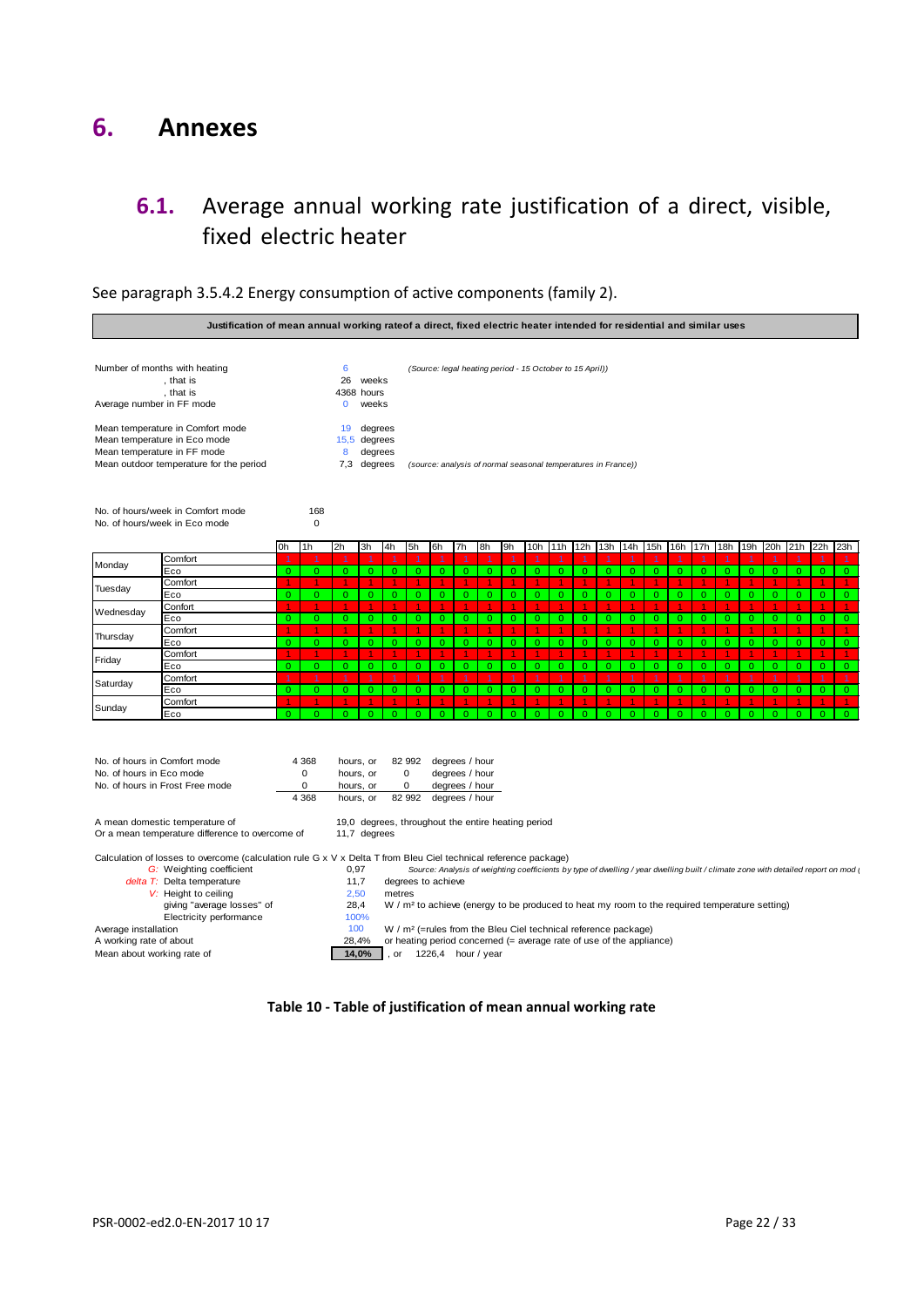## <span id="page-22-0"></span>**6.2.** Justification of bonus values for type « A » and « B » functions

(Refer to paragraph 3.5.4.2 Energy consumption of active components (family 2) of the present specific rules)

The values of type A and type B functions were calculated from a standardized use context.

All chosen scenarios try to be as representative as possible of the use observed in households.

## **6.2.1.** Type « A » functions

Type "A" functions are all those energy saving functions that do not need the consumer to take any predetermined

action. Consumption by direct, visible, fixed electric heating appliances with these functions will be deducted from this bonus, using the calculation rule in paragraph 3.5.4.2. Energy consumption of active components (family 2) – of these specific rules.

## **A1: on-board absence detector system certified by an independent laboratory, related to the category of products covered by this PSR**

The savings produced by an on-board absence detector system certified by an independent laboratory,

related to the category of products covered by this PSR are associated with two phenomena:

Energy savings generated by a programming system (cf function B3),

|        |            | l0h            | l1h | 12h            | 3h             | 4h | 5h | <b>I</b> 6h | 7h | 18h | I <sub>9h</sub> | 10h | 11h | 112h | 13h | 14h | 15h 16h 17h |  |  | 18h 19h 20h 21h 22h | 23h |
|--------|------------|----------------|-----|----------------|----------------|----|----|-------------|----|-----|-----------------|-----|-----|------|-----|-----|-------------|--|--|---------------------|-----|
| Prog 1 | Comfort    | $\overline{0}$ | -0  | $\overline{0}$ | $\overline{0}$ | 0  | 0  |             |    |     |                 |     |     |      |     |     |             |  |  |                     |     |
|        | <b>Eco</b> |                |     |                |                |    |    |             |    |     |                 |     |     |      |     |     |             |  |  |                     |     |
| Prog 2 | Comfort    | 0              |     | 0              | U              |    | u  |             |    |     |                 |     |     |      |     |     |             |  |  |                     |     |
|        | Eco        |                |     |                |                |    |    |             |    |     |                 |     |     |      |     |     |             |  |  |                     |     |
| Prog 3 | Comfort    | $\overline{0}$ | -0  | 0              | 0              | 0  | 0  |             |    |     |                 |     |     |      |     |     |             |  |  |                     |     |
|        | Eco        |                |     |                |                |    |    |             |    |     |                 |     |     |      |     |     |             |  |  |                     |     |

|        |  |  | Sa | c., |
|--------|--|--|----|-----|
| Prog 1 |  |  |    |     |
| Prog 2 |  |  |    |     |
| Prog 3 |  |  |    |     |

**Table 18 – Table of programming system devices control**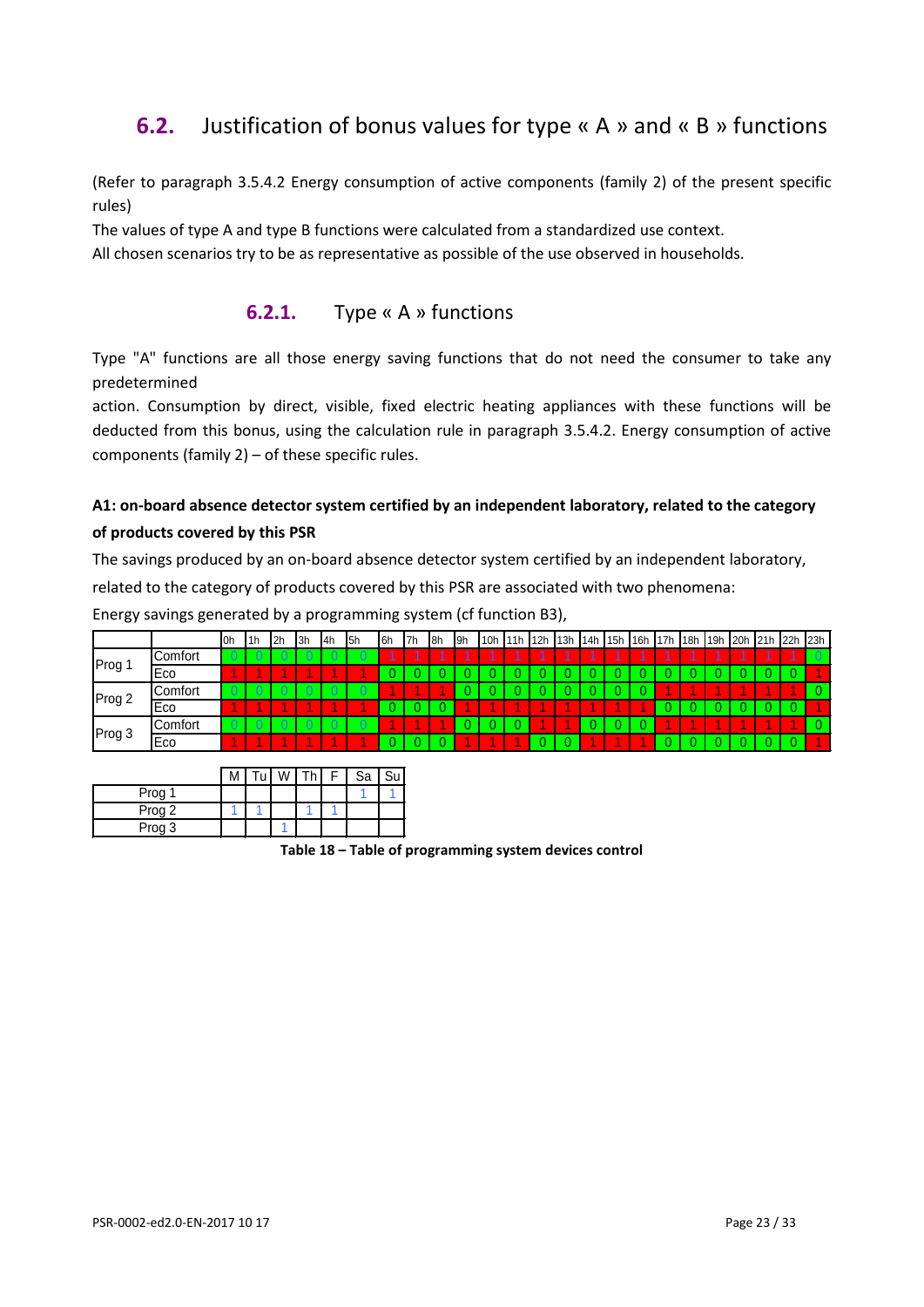Energy savings generated by the average room occupancy ratio, as described below.

|                                    | Private house | Apartment block |
|------------------------------------|---------------|-----------------|
| Average number of rooms            | 4,8           | 3,0             |
| Average number of residents        | 2.6           |                 |
| Average room occupancy of          | 54%           | 70%             |
| Distribution by type of dwelling   | 57%           | 43%             |
| Average presence ratio per room of |               | 61%             |

| Regulation per dwelling: |     |  |  |  |  |  |
|--------------------------|-----|--|--|--|--|--|
| Comfort                  | 48% |  |  |  |  |  |
| Eco                      | 52% |  |  |  |  |  |

| Régulation par pièce: |     |  |  |  |  |
|-----------------------|-----|--|--|--|--|
| Confort               | 29% |  |  |  |  |
| IEco                  | 71% |  |  |  |  |

Source: "De plus en plus de maisons individuelles" - Alain Jacquot, division Logement, Insee - mars 2003

|     | 3,5 °C difference between Comfort and Eco      |
|-----|------------------------------------------------|
| Eco | 2,5 °C mean difference between Comfort and Eco |
|     | 7% savings by each degree reduction            |
|     | 17% energy saving with programming system      |

#### **Table 12 – Table of energy savings generated by mean presence rate by room**

The bonus associated with this function cannot be cumulated with the bonuses related to an appliance having two-way communication with the energy controller (A2), an auto-programming system (A3) or a programming system (B3).

#### **A2: appliance with two-way communication with an energy controller**

The energy savings associated with communication of information with an energy controller are calculated on the basis of energy savings produced by an absence detection system certified by an independent laboratory linked to the category of products covered by this PSR (A1). The bonus associated with this function is therefore the same as the A1 type.

The bonus associated with this function cannot be cumulated with the bonuses linked to an on-board absence detection system certified by an independent laboratory linked to the category of products covered by this PSR (A1), an auto-programming system (A3) or a programming system (B3).

#### **A3: on-board auto**-**programming system**

An auto-programming system for saving energy adapts operation of the appliance to the user's life style, adjusting for contingencies. These savings correspond to the difference in settings between an unprogrammed appliance (temperature 19°C in Comfort mode) compared to one with programming to suit the users' ordinary life styles, as described below (Comfort mode homogeneous family at 19°C and Eco mode homogeneous family at 15.5°C).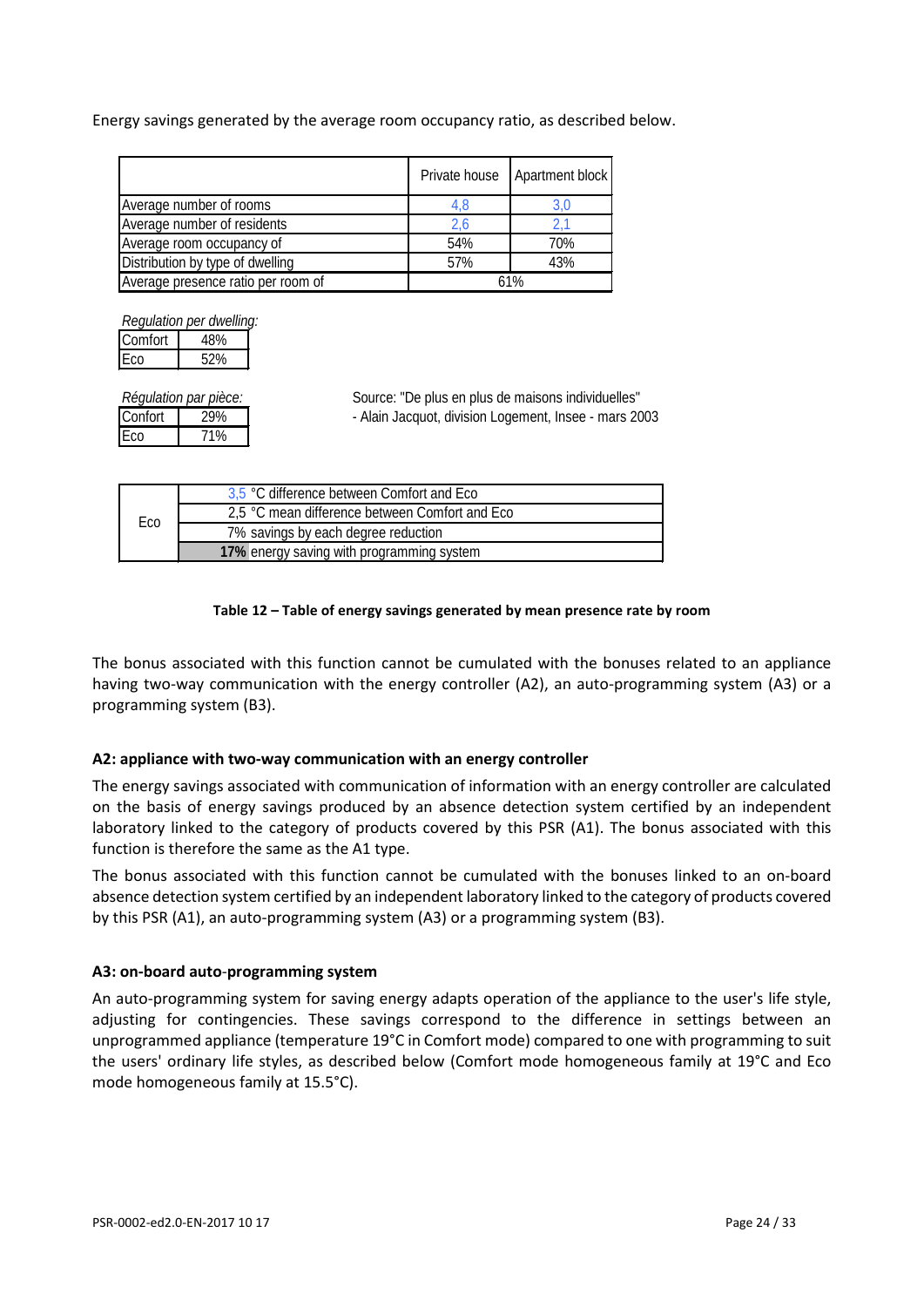|                                    | Private house | Apartment block |
|------------------------------------|---------------|-----------------|
| Average number of rooms            | 4,8           |                 |
| Average number of residents        | 2.6           |                 |
| Average room occupancy of          | 54%           | 70%             |
| Distribution by type of dwelling   | 57%           | 43%             |
| Average presence ratio per room of |               | 61%             |

*Regulation per dwelling:* Comfort | 48%

Eco 52%

Eco 71%

*Régulation par pièce:* Source: "De plus en plus de maisons individuelles" Confort | 29% | - Alain Jacquot, division Logement, Insee - mars 2003

|     | 3,5 °C difference between Comfort and Eco      |
|-----|------------------------------------------------|
| Eco | 2.5 °C mean difference between Comfort and Eco |
|     | 7% savings by each degree reduction            |
|     | 17% energy saving with programming system      |

#### **Table 13 – Table of users average pace of life**

The bonus associated with this function cannot be cumulated with the bonuses linked to an on-board absence detection system certified by an independent laboratory linked to the category of products covered by this PSR (A1), an energy controller (A2) or a programming system (B3).

## **A4: on-board window opening/closing detector system certified by an independent laboratory, related to the category of products covered by this PSR.**

The energy savings generated by a window opening/ closing detection system, certified by an independent laboratory relating to the category of products covered by this PSR are calculated on the difference in consumption between an appliance fitted with this system (low operating rate, because room ventilation is detected) and an appliance without this function (very high operating rate, because ventilation of the room is not detected, with no settings made), based on an average time of 50 minutes with open windows throughout the heating season.

| 152  | hrs ventilation during heating season                                                                         |       |
|------|---------------------------------------------------------------------------------------------------------------|-------|
| 4380 | hrs of heating season                                                                                         |       |
| 3.5% | time not heated                                                                                               |       |
| 60%  | working rate, if operating during ventilation without ventilation function, giving an annual working rate of: | 14.7% |
| 10%  | working rate if operating during ventilation with ventilation function, or an annual average working rate at: | 13.8% |
| 6%   | savings                                                                                                       |       |

#### **Table 14 – Energy savings generated by an on-board window opening/closing detector system**

## **A5 to A8: types of direct, visible, fixed electric heating appliances**

The sensation of comfort produced by the direct, visible, fixed electric heating appliance depends on its technology and the spatial distribution of heat in the room (vertical uniformity), encouraging the user to alter the setting as a result, in order to achieve the desired level of comfort. The setting therefore varies according to the technology concerned, and corresponds to:

- Electric radiator with 2 heating bodies = 19°C (set t°)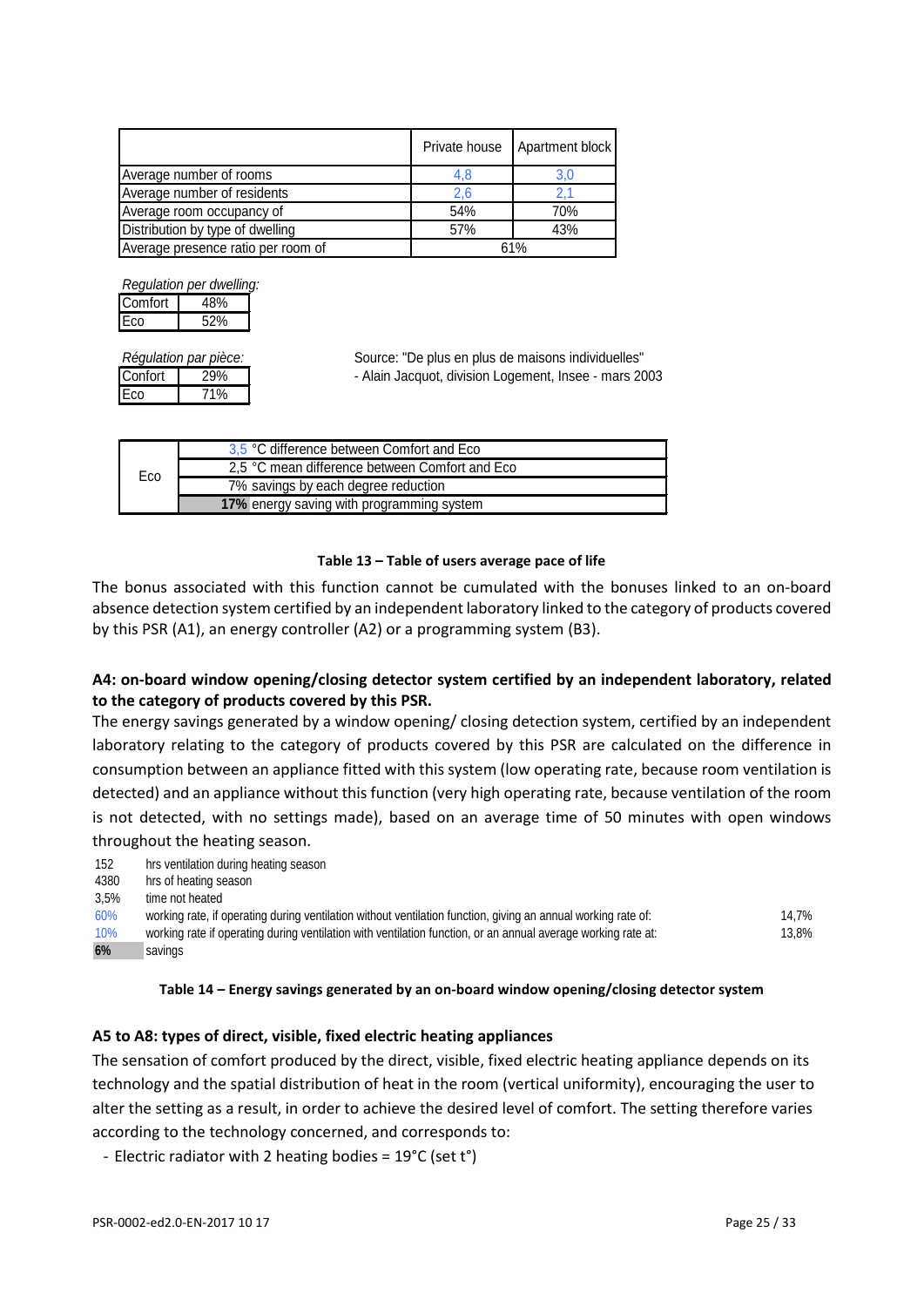- Electric radiator with 1 heating element = 19.5°C (set t° +0.5°C)
- Radiant panel heater = 19.75°C (set t° + 0.75°C)
- Convector = 20.25°C (set t° + 1.25°C)

Gradient head - foot (delta between 0,15 and 1,7m height from the ground, in centre of the room)

|                    | Temp $(^{\circ}C)$ |
|--------------------|--------------------|
| Convector          | 2.25               |
| Radiating          | 1.75               |
| Radiator 1 heating | 1.5                |
| Radiator 2 heating | 0.8                |

*Source: CERT: Centre d'essais et de recherche thermique*

| 19 °C, being recommended comfort temperature, corresponding to user's feelings<br>1 °C, being the temperature difference perceptible by the human body | Source: Code de la construction et d |                              |
|--------------------------------------------------------------------------------------------------------------------------------------------------------|--------------------------------------|------------------------------|
| 7% savings for each degree reduction                                                                                                                   |                                      | Source: Ademe - Guide N°3670 |
| 19 °C: temperature setting used for radiators with 2 heating bodies                                                                                    | $8.8\%$                              | bonus versus convectors      |
| 19,5 °C: temperature setting used for radiators with 1 heating body                                                                                    | $5.3\%$                              | bonus versus convectors      |
| 19,75 °C: temperature settings used for radiating heaters                                                                                              |                                      | 3,5% bonus versus convectors |
| 20,25 °C: temperature setting used for convectors                                                                                                      |                                      |                              |



Example: the different of 1.25°C between a convector and a 2-panel electric radiator is in favor of the radiator, which has a bonus of:

Bonus A5 = 7% x1.25°C = 8.75% bonus rounded to 9%.

Note: 7% is the reference value for energy saving for heating, obtained by reducing the temperature setting by 1°C.

Source: ADEME guide N°3670: "Living better at home".

#### **A9 to A11: Over-time variation (VT):**

Energy savings from the Over-time variation value are linked to the accuracy of the appliance's control, based on the commonly accepted value of 7% energy savings per degree Celsius at least.

7% savings per degree reduction

VT certified between 1,0 et 0,5 VT certified between 0,5 et 0,3, or: **2,5%** kWh bonus versus VT certified between 0,5 et 1 VT certified between 0,3 et 0,0, or: **4,2%** kWh bonus versus VT certified between 0,5 et 1 **Table 16 - Table of energy savings by temporal variation**

## **6.2.2.** Type « B » functions

Type "B" functions are considered as all the energy saving functions that need the consumer to take a predetermined action. Consumption by direct, visible, fixed electric heating appliances with these functions will be deducted from this bonus, using the calculation rule in paragraph 3.5.4.2 - Energy consumption of active components (family 2) of these specific rules.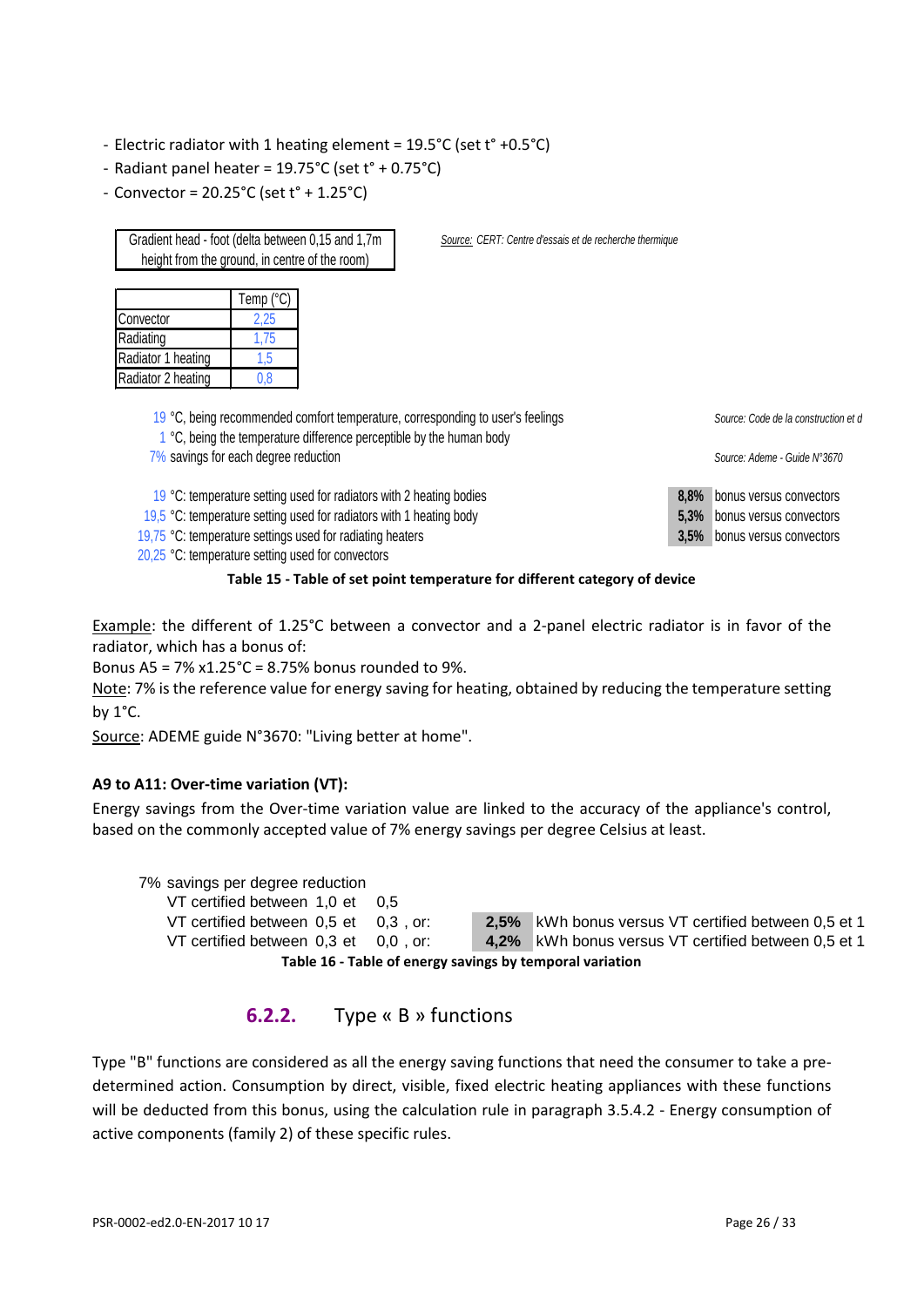#### **B1 to B2: on-board consumption indicator and reset function for recommended temperature settings**

The on-board consumption indicator and recommended temperature reset function are both linked to widely observed behaviors relating to heating by users of direct, visible, fixed electric heating appliances, according to the following scenarios.

| Ideal comfort temperature                                                | household %                                                    |                              |
|--------------------------------------------------------------------------|----------------------------------------------------------------|------------------------------|
| 17                                                                       | 2%                                                             |                              |
| 18                                                                       | 7%                                                             |                              |
| 19                                                                       | 16%                                                            |                              |
| 20                                                                       | 41%                                                            |                              |
| 21                                                                       | 14%                                                            |                              |
| 22                                                                       | 12%                                                            |                              |
| 23                                                                       | 4%                                                             |                              |
| 24                                                                       | 2%                                                             |                              |
| 25                                                                       | 2%                                                             |                              |
| 19 °C, as recommended comfort setting<br>7% savings per degree reduction | 20,32 °C, as average temperature setting required by consumers | Source: Ademe - Guide N°3670 |
| 9% savings                                                               |                                                                |                              |

*Source:* "La température du logement ne dépend pas de la sensibilité écologique" - consommations et mode de vie - Credoc - mars 2010

**Table 17 - Table household behavior and savings**

#### **B3: programming system**

Energy savings generated by a programmer timer system for the heating mode, correspond to the difference in setting between an unprogrammed appliance (temperature 19°C in Comfort mode) compared to an appliance with traditional average programming, as described below (Comfort mode homogeneous families at 19°C and Eco mode homogeneous families at 15.5°C). This type of programming reflects the type of programming most often offered by manufacturers (cf. sources used).

|        |                | 0h             | 1h             | 12h            | 13h            | 14h            | l5h | l6h | l7h | 18h | l <sub>9h</sub> | 10 <sub>h</sub> | 11h | 12h | 13h | 14h | 15h | 16h | 17h | 18h | 19h | 20h | 21h | 22h | 23h |
|--------|----------------|----------------|----------------|----------------|----------------|----------------|-----|-----|-----|-----|-----------------|-----------------|-----|-----|-----|-----|-----|-----|-----|-----|-----|-----|-----|-----|-----|
| Prog ' | Comfort        | 0              | -0             | -0             | $\overline{0}$ | $\overline{0}$ | 0   |     |     |     |                 |                 |     |     |     |     |     |     |     |     |     |     |     |     |     |
|        | Eco            |                |                |                |                |                |     |     |     |     |                 |                 |     |     |     |     |     |     |     |     |     |     |     |     |     |
| Prog 2 | Comfort        | $\circ$        | $\overline{0}$ | $\overline{0}$ | $\overline{0}$ | $\overline{0}$ | 0.  |     |     |     |                 |                 |     |     |     |     |     |     |     |     |     |     |     |     |     |
|        | Eco            |                |                |                |                |                |     |     |     |     |                 |                 |     |     |     |     |     |     |     |     |     |     |     |     |     |
| Prog 3 | <b>Comfort</b> | $\overline{0}$ | - 0-           | $\circ$        | - 0            | $\overline{0}$ | 0   |     |     |     |                 |                 |     |     |     |     |     |     |     |     |     |     |     |     |     |
|        | Eco            |                |                |                |                |                |     |     |     |     |                 |                 |     |     |     |     |     |     |     |     |     |     |     |     |     |

|        | м |  | 'n. | Sa | Su |
|--------|---|--|-----|----|----|
| Prog 1 |   |  |     |    |    |
| Prog 2 |   |  |     |    |    |
| Prog 3 |   |  |     |    |    |

**Table 18 - Table settings of devices with programming system**

The bonus associated with this function cannot be totaled to the bonuses linked to an on-board absence detection system certified by an independent laboratory linked to the category of products covered by this PSR (A1), an appliance with two-way communication with an energy controller (A2) or an autoprogramming system (A3).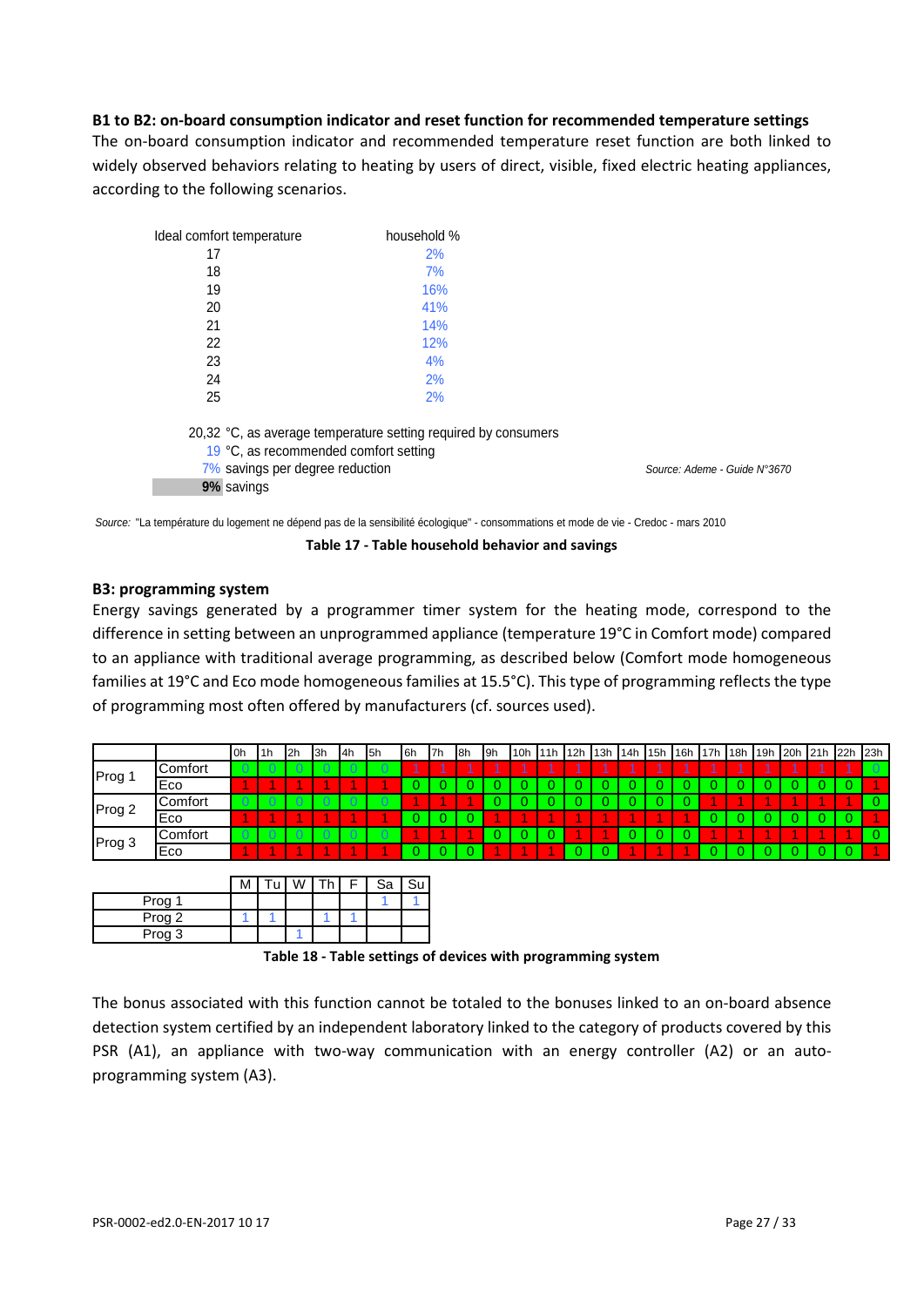# <span id="page-27-0"></span>**6.3.** Bibliography of prescriptive rules

These specific rules cover direct, visible, fixed electric heating appliances governed by particular international, European or local regulations, specified below.

The application of this document outside France may be the subject of an introduction to specific regulations that can be used in the country of sale, as given in paragraph 6.3.3 - Local standards of these specific rules.

This is not a complete list of the standards concerned. Their current versions must be used.

## **6.3.1.** International Standards

Standards relating to domestic electrical equipment and similar, as specified by the French Union Technique de l'Électricité (UTE), member of CENELEC (European Committee for Electro-technical standardisation) and the International Electro-technical Commission (IEC), may be applied. The IEC versions of these standards described below also apply within Europe and France in their NF EN versions (see paragraph [6.3.2](#page-27-1) European standard and [6.3.3](#page-28-1) - [Local standards](#page-28-1) - of these specific rules.

- IEC 61000-3-2:2014 Electromagnetic compatibility (EMC) Part 3-2: Limits Limits on harmonic current emissions (current used by equipment not more than 16A per stage)
- IEC 61000-3-3:2013 Electromagnetic compatibility (EMC) Part 3-3: Limits Limitation of voltage changes, voltage fluctuations and flicker in public low-voltage supply systems, for equipment with rated current ≤16 A per stage and not subject to conditional connection,
- CEI 61000-6-3:2006 Compatibilité électromagnétique (CEM) Partie 6-3: Normes génériques Norme sur l'émission pour les environnements résidentiels, commerciaux et de l'industrie légère, IEC 61000-6- 3: Electromagnetic compatibility (EMC) – Part 6-3: Generic standards - standard on emissions in residential, commercial and light industry environments
- <span id="page-27-1"></span>- IEC 62233:2005 Household appliances and similar - Electromagnetic fields - evaluation methods.

## **6.3.2.** European directives

The current version of the following European directives must be used:

- Directive on restriction of use of certain hazardous substances in electrical and electronic equipment (ROHS) (directive 2011/65/EU, OJ L174 of the 01/07/2011),
- Directive on waste from electrical and electronic equipment (WEEE) (directive 2012/19/EU, OJ L197 du 24/07/2012),
- Directive on general product safety (directive 2001/95/EC, OJ L011 du 15/01/2002),
- Directive on radio and terminal telecommunications equipment, and mutual recognition of their conformity (R&TTE - Radio and Terminal Telecommunication Equipment) (directive 1999/5/EC, OJ L091 du 07/04/1999)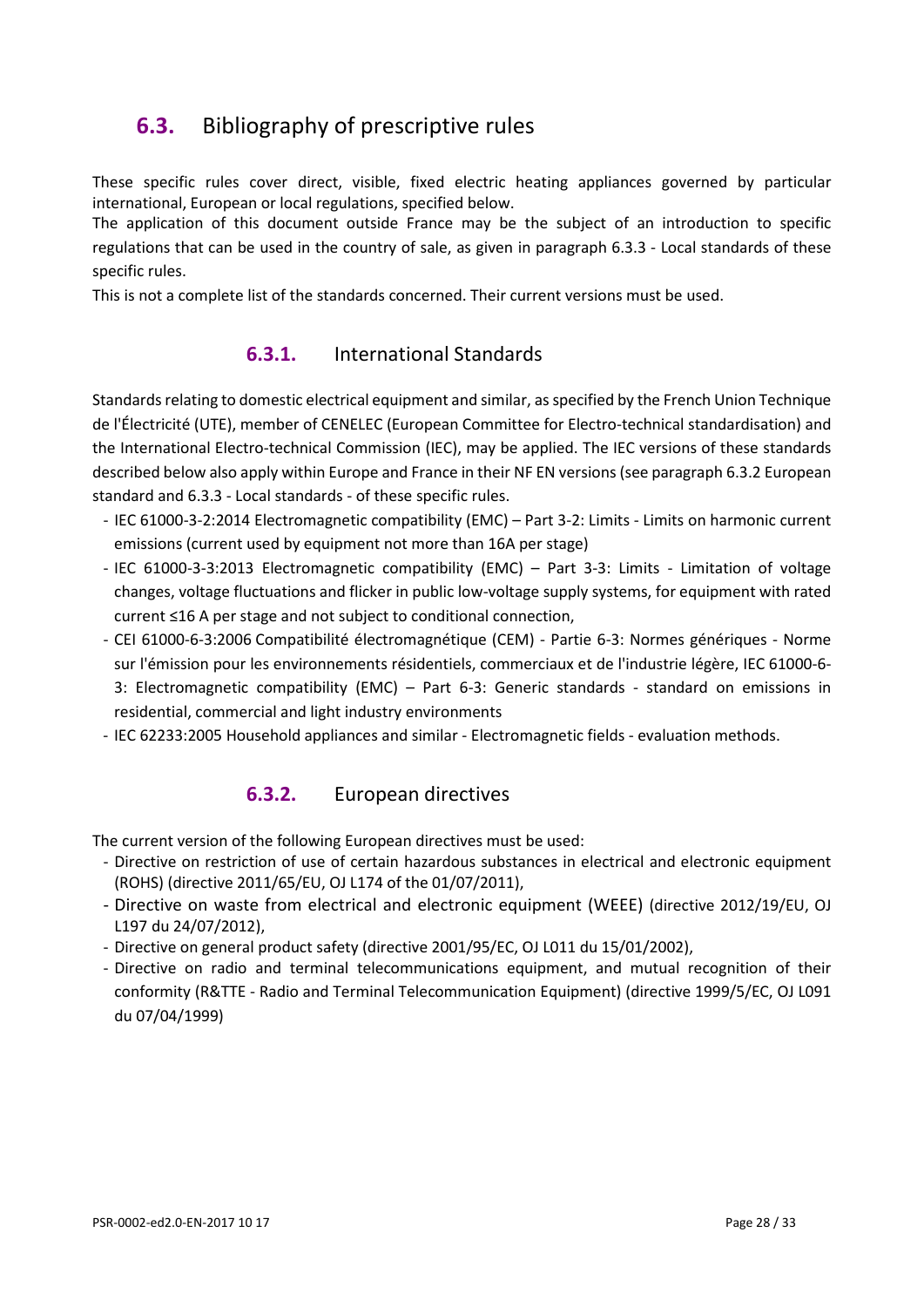## **6.3.2.1.** CE marking

Directive 93/68 of July 22th 1993 (JOCE L220 of 30/8/93) regulates the use and appliance of CE marking, by setting out essential requirements relating to safety, health, the environment and consumer protection, in particular:

- Emission of interference: opening and closing dry contacts must not cause electromagnetic interference in the appliance's environment,
- Protection against interference: when operational, the appliance must not be sensitive to any electromagnetic interference (induced or radiated),
- Protection against lightning, induced currents, electro-static discharge and voltage fluctuations.

## **6.3.2.2.** Electro-Magnetic Compatibility

- NF EN 55014-1:2007 Electromagnetic compatibility for household appliances: Emission standard
- NF EN 55014-2:2005 Electromagnetic compatibility for household appliances: Immunity standard,
- NF EN 61000-3-2:2006 Electromagnetic compatibility for household appliances: Emission of harmonic -- --currents,
- NF EN 61000-3-3:2014 Electromagnetic compatibility for household appliances: Voltage fluctuation,
- NF EN 62233:2013 Exposure to magnetic fields,
- Directive 2004/108, on harmonisation of member States' legislation on electromagnetic compatibility.

## **6.3.2.3.** Low voltage

<span id="page-28-1"></span>- Directive 2014/35/EU of February 26th 2014 (JOCE L096 of 29/03/2014): on the harmonisation of the laws of the Member States relating to the making available on the market of electrical equipment designed for use within certain voltage limits

## **6.3.3.** Local standards

## **6.3.3.1.** Local standards / France

#### 6.3.3.1.1. NF Electricity mark

<span id="page-28-0"></span>Direct, visible, fixed electric heating appliances may be covered by NF Electricity marking requirements, as described in NF089 - Rules for certification of NF Electricity and NF Electricity Performance marks.

The NF Electricity mark is applied to appliances that comply with regulation safety standards.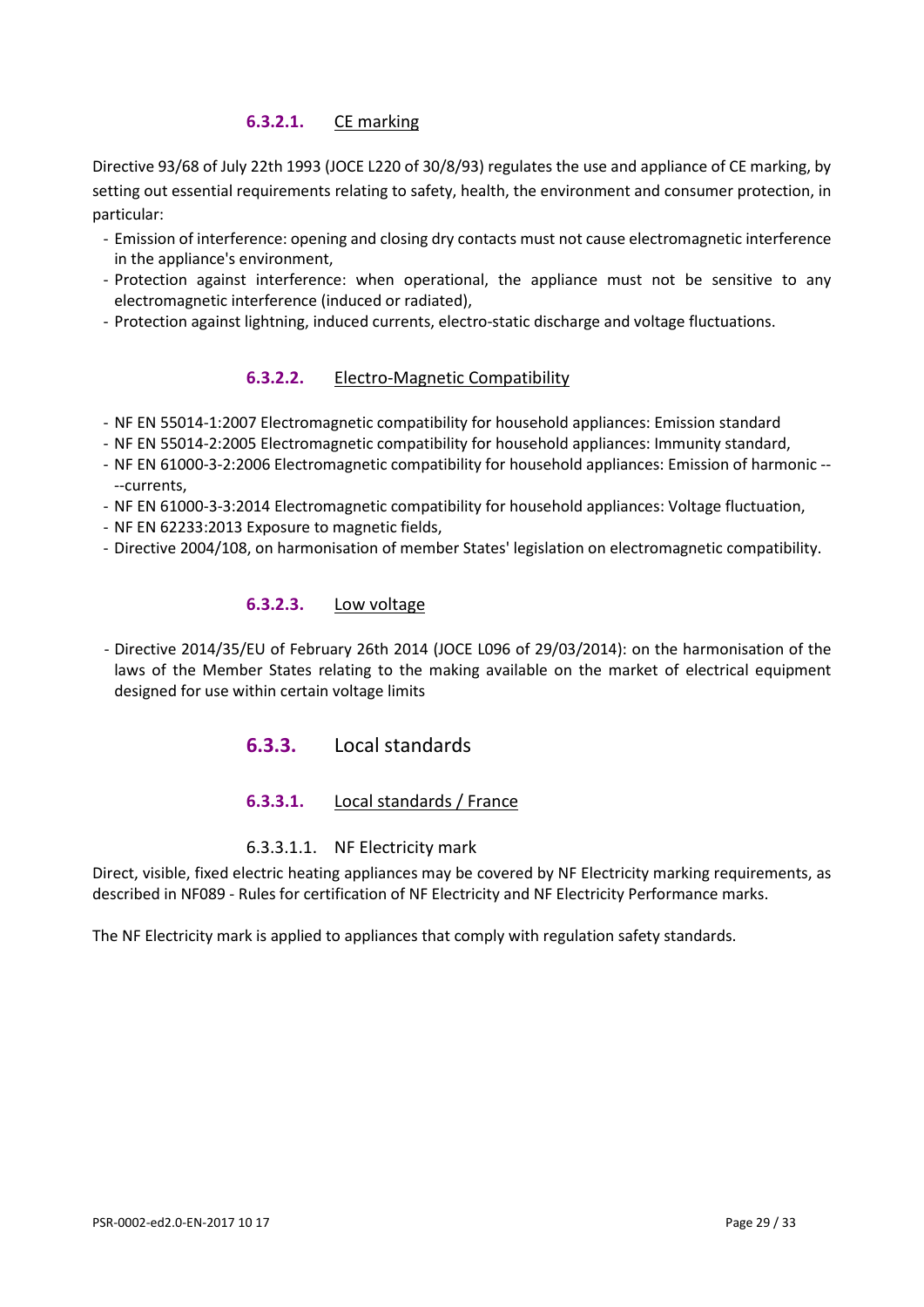#### 6.3.3.1.2. NF Electricity Performance mark

Direct, visible, fixed electric heating appliances may be covered by NF Electricity Performance marking requirements, as described by the specification N° LCIE 103-13.

The certification granted by AFNOR and checked by LCIE is used to certify conformity:

- Of suitability for the function

<span id="page-29-0"></span>- With the requirements of the NF Electricity Performance marking specifications.

# **6.4.** Glossary

| Acronym         | <b>Definition</b>                                                                                                                                                                                 |
|-----------------|---------------------------------------------------------------------------------------------------------------------------------------------------------------------------------------------------|
| <b>LCA</b>      | Life Cycle Assessment                                                                                                                                                                             |
| <b>ACP</b>      | Africa Caribbean Pacific                                                                                                                                                                          |
| <b>ADEME</b>    | French Environment and Energy Management Agency                                                                                                                                                   |
| <b>AFNOR</b>    | Association Française de NORmalisation [French Standards Agency]                                                                                                                                  |
| C               | Final energy consumption                                                                                                                                                                          |
| EC              | <b>European Community</b>                                                                                                                                                                         |
| <b>CEF</b>      | Comité Electrotechnique Français (French Electrotechnical Committee)                                                                                                                              |
| IEC             | International Electrotechnical Commission                                                                                                                                                         |
| <b>EMC</b>      | Directive 2004/108/CE, "ELECTROMAGNETIC COMPATIBLITY"                                                                                                                                             |
| <b>CENELEC</b>  | Comité Européen de la Normalisation Electrotechnique (European Committee for<br>Electrotechnical Standardization)                                                                                 |
| <b>WEEE</b>     | Waste Electrical and Electronic Equipment                                                                                                                                                         |
| <b>UTD</b>      | Unified technical documents                                                                                                                                                                       |
| EEE             | <b>Electrical and Electronic Equipment</b>                                                                                                                                                        |
| Final<br>energy | Final or available energy is the energy supplied to the consumer for consumption (petrol at<br>the pump, electricity to the home, etc.)                                                           |
| LCI             | Life cycle inventory                                                                                                                                                                              |
| К               | Degrees Kelvin: degrees of heating                                                                                                                                                                |
| kWh             | Kilowatt hour                                                                                                                                                                                     |
| <b>LCIE</b>     | Laboratoire Central des Industries Electriques (French Electricity Industries Central<br>Laboratory)                                                                                              |
| NF              | Norme Française                                                                                                                                                                                   |
| OECD            | Organisation for Economic Cooperation and Development                                                                                                                                             |
| <b>PCR</b>      | <b>Product Category Rules</b>                                                                                                                                                                     |
| PEP             | <b>Product Environmental Profile</b>                                                                                                                                                              |
| Pn              | Nominal output power of appliance: electrical power an electrical appliance receives when<br>subject to its nominal voltage (1000W as regards the reference product for these specific<br>rules). |
| Ro <sub>O</sub> | Rate of operation                                                                                                                                                                                 |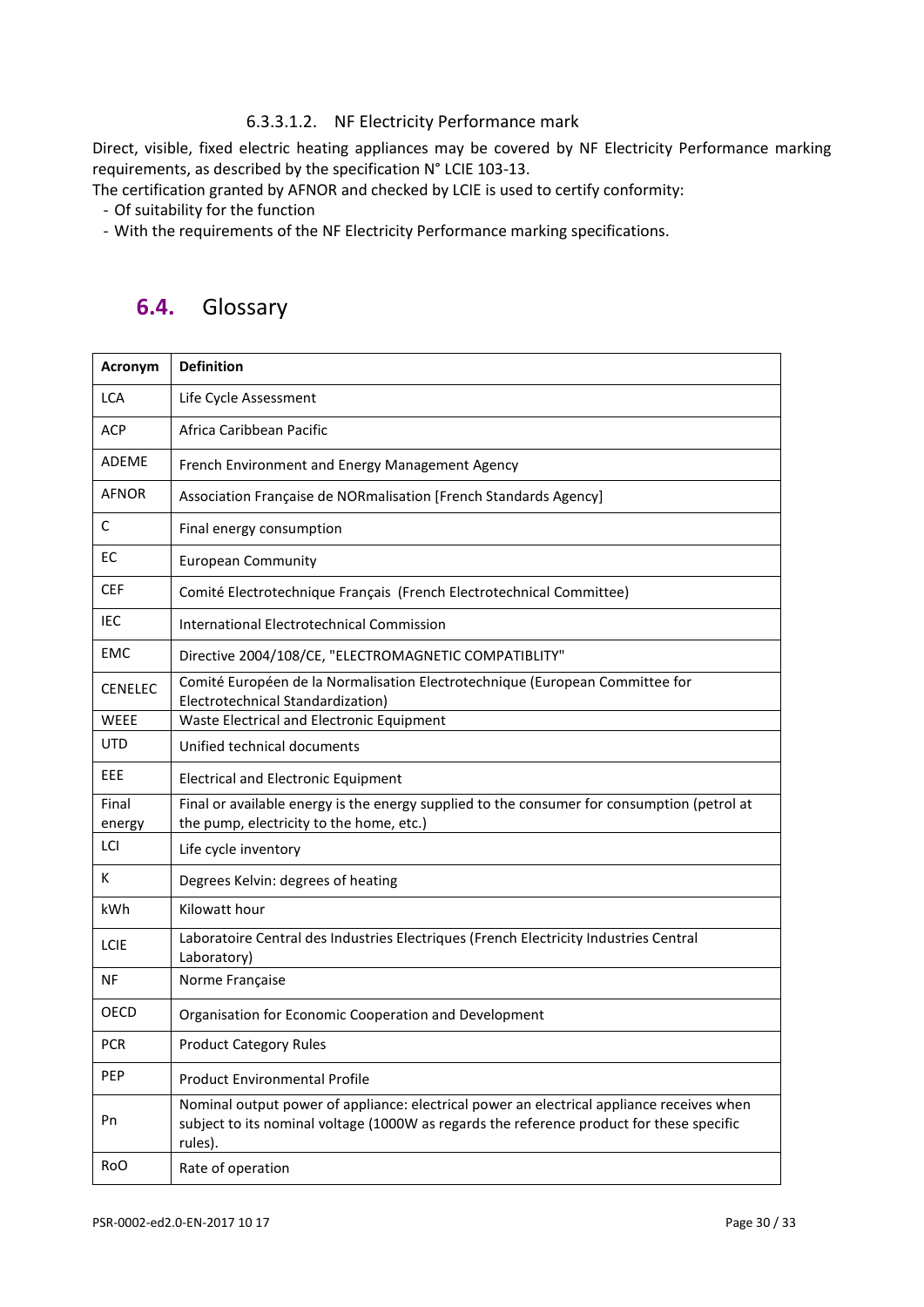| $T^{\circ}$ | Temperature in Celsius degrees                                        |
|-------------|-----------------------------------------------------------------------|
| <b>UTE</b>  | Union Technique de l'Electricité (French Technical Electricity Union) |
| VT          | Over-time variation                                                   |
| W           | Watt                                                                  |

# <span id="page-30-0"></span>**6.5.** References

| Ref<br>paragraph<br><b>PSR</b> | <b>Description</b>                                                                      | Sources used                                                                                                                                                                                                                                                                                                                                                                                                                                                                                                                                                                                                                                          |
|--------------------------------|-----------------------------------------------------------------------------------------|-------------------------------------------------------------------------------------------------------------------------------------------------------------------------------------------------------------------------------------------------------------------------------------------------------------------------------------------------------------------------------------------------------------------------------------------------------------------------------------------------------------------------------------------------------------------------------------------------------------------------------------------------------|
| 2.1                            | Definition of convector, radiant<br>panel heater, electric radiator,<br>towel dryer     | NF 089 Certification rules of the NF electricity marks<br>and NF electricity performance in force on the date<br>these specific rules were registered                                                                                                                                                                                                                                                                                                                                                                                                                                                                                                 |
|                                |                                                                                         | Article R*131-20 of the French construction and<br>residential property code - P249                                                                                                                                                                                                                                                                                                                                                                                                                                                                                                                                                                   |
| 3.1                            | Unit quantifying the function<br>studied                                                | NF Electricity Performance in force on the date these<br>specific rules were registered                                                                                                                                                                                                                                                                                                                                                                                                                                                                                                                                                               |
|                                |                                                                                         | Typical life study duration: CEE, Operation n° BAR-TH-<br>158                                                                                                                                                                                                                                                                                                                                                                                                                                                                                                                                                                                         |
| 3.1                            | <b>Reference Product</b>                                                                | Standard EN 60675:2015 Household electric direct-<br>acting room heaters - Methods for measuring<br>performance                                                                                                                                                                                                                                                                                                                                                                                                                                                                                                                                       |
| 3.5.3.1                        | Re-use of packaging waste from<br>direct, visible, fixed electric<br>heating appliances | ADEME (2008) "Emballages industriels, commerciaux et<br>ménagers" (Industrial, commercial and household<br>packaging)<br>ADEME (2010) "Bilan du recyclage 1999-2008:<br>matériaux et recyclage détaillés par filière" (Recycling<br>report 1999-2008: materials and recycling in detail by<br>channel), 102; 113                                                                                                                                                                                                                                                                                                                                      |
| 6.1                            | Justification of design rule, 100<br>W/m2                                               | Bleu Ciel (2010) "Travaux Habitat et locaux<br>professionnels" technical reference package -<br>Residential and professional premises works<br>NF EN 12831-1:2017 Energy performance of buildings -<br>Method for calculation of the design heat load<br>6 months heating, taken from legal heating period (15<br>October to 15 April)<br>Weighting coefficient (G = 0.97) from Bleu Ciel Technical<br>Reference package coefficients by type of<br>accommodation / year of construction / climate zone<br>and accommodation data taken from the itemised<br>report modelling energy performance of the whole<br>ANAH accommodation portfolio (2008). |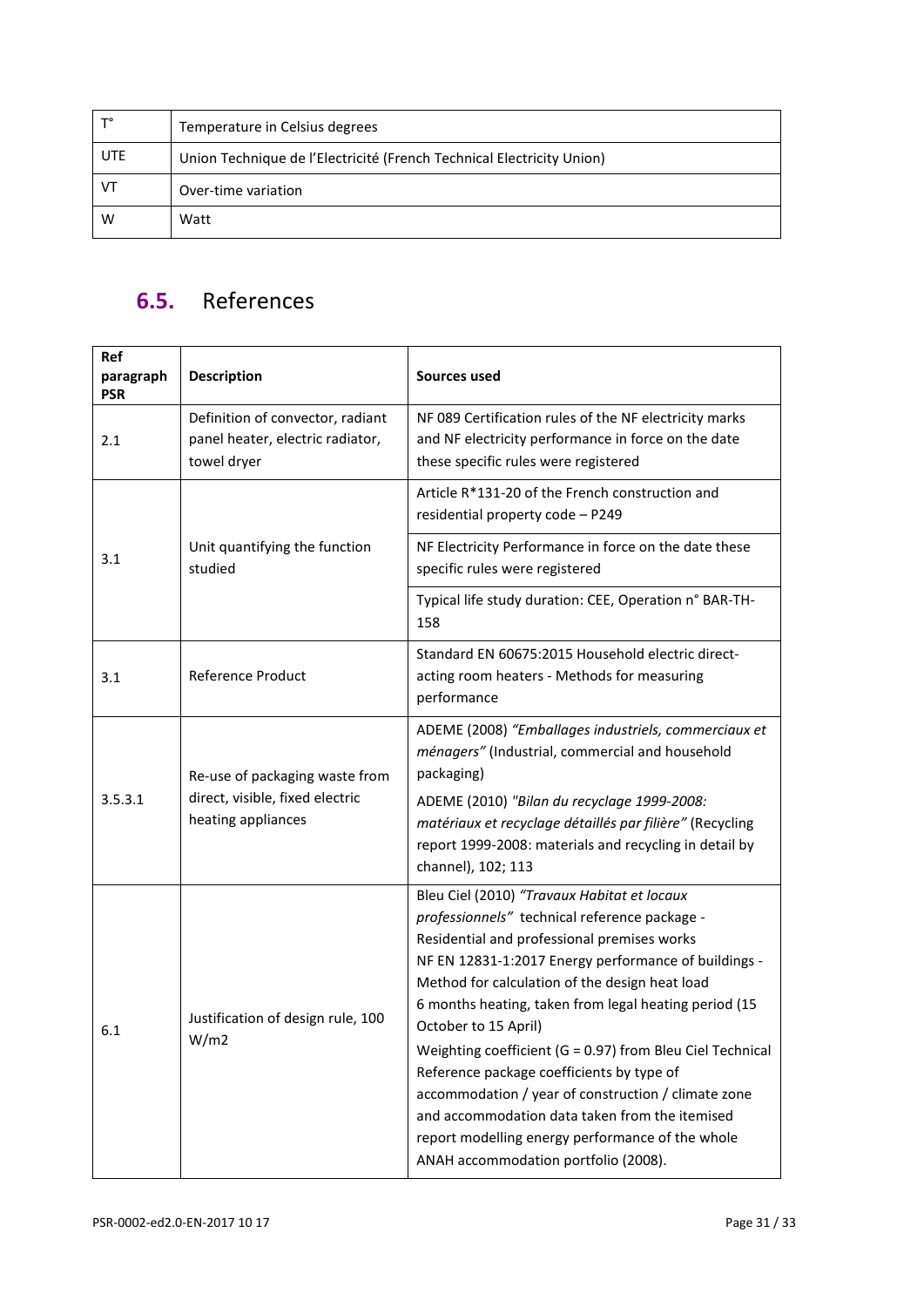| $6.2$ | Justification of Comfort and Eco<br>temperatures in accommodation                                                           | Article R*131-20 of the French construction and<br>residential property code - P249, repealed on January<br>1 <sup>st</sup> 2016                                                                                                                                                                                                                                                                 |
|-------|-----------------------------------------------------------------------------------------------------------------------------|--------------------------------------------------------------------------------------------------------------------------------------------------------------------------------------------------------------------------------------------------------------------------------------------------------------------------------------------------------------------------------------------------|
| 6.2   | Justification of on-board<br>programming system<br>(A1/A2/A3/B3)                                                            | Benchmark for programming systems leaving the<br>factory                                                                                                                                                                                                                                                                                                                                         |
| 6.2   | Justification of temperature<br>setting values to be considered<br>in calculation of energy<br>consumption                  | ADEME (November 2005) "Une maison pour vivre<br>mieux" (Living better at home), Guide N°3670<br>19°C in living rooms, 16°C in bedrooms, is right for your<br>health, your purse and your environment. One degree<br>less, from 20°C to 19°C, perhaps means an extra woolly,<br>but above all means a 7% drop in consumption.                                                                     |
| 6.2   | Justification of certified absence<br>detection system (A1)                                                                 | Alain Jacquot, Insee, Accommodation division (2003)<br>"De plus en plus de maisons individuelles" (More and<br>more one-person dwellings)                                                                                                                                                                                                                                                        |
| $6.2$ | Justification for bonus for<br>window opening/closing<br>detection system (A4)                                              | EDF - electricity applications in buildings department -<br>study into management of energy using rebate contacts<br>EN 15232-1:2017 Energy Performance of Buildings -<br>Energy performance of buildings - Part 1: Impact of<br><b>Building Automation, Controls and Building</b><br>Management<br>CERT: "Centre d'Essais et de Recherche thermique"<br>French heat testing and research centre |
| $6.2$ | Justification of bonus according<br>to the type of appliance (A5 to<br>A8)                                                  | CERT: French heat testing and research centre                                                                                                                                                                                                                                                                                                                                                    |
| 6.2   | Justification of on-board<br>consumption indicator and reset<br>function for recommended<br>temperature settings (B1 to B2) | Credoc (March 2010) "La temperature du logement ne<br>depend pas de la sensibilité écologique" (Temperature<br>of the home does not depend on environmental<br>awareness) - Consommations et mode de vie n°227                                                                                                                                                                                   |
| 6.3.1 | <b>International Standards</b>                                                                                              | www.ute-fr.com                                                                                                                                                                                                                                                                                                                                                                                   |
| 6.3.2 | European standards                                                                                                          | www.eur-lex.europa.eu                                                                                                                                                                                                                                                                                                                                                                            |
| 6.3.3 | Local standards                                                                                                             | NF 089 - Certification rules for NF Electricity and NF<br><b>Electricity Performance marks</b>                                                                                                                                                                                                                                                                                                   |